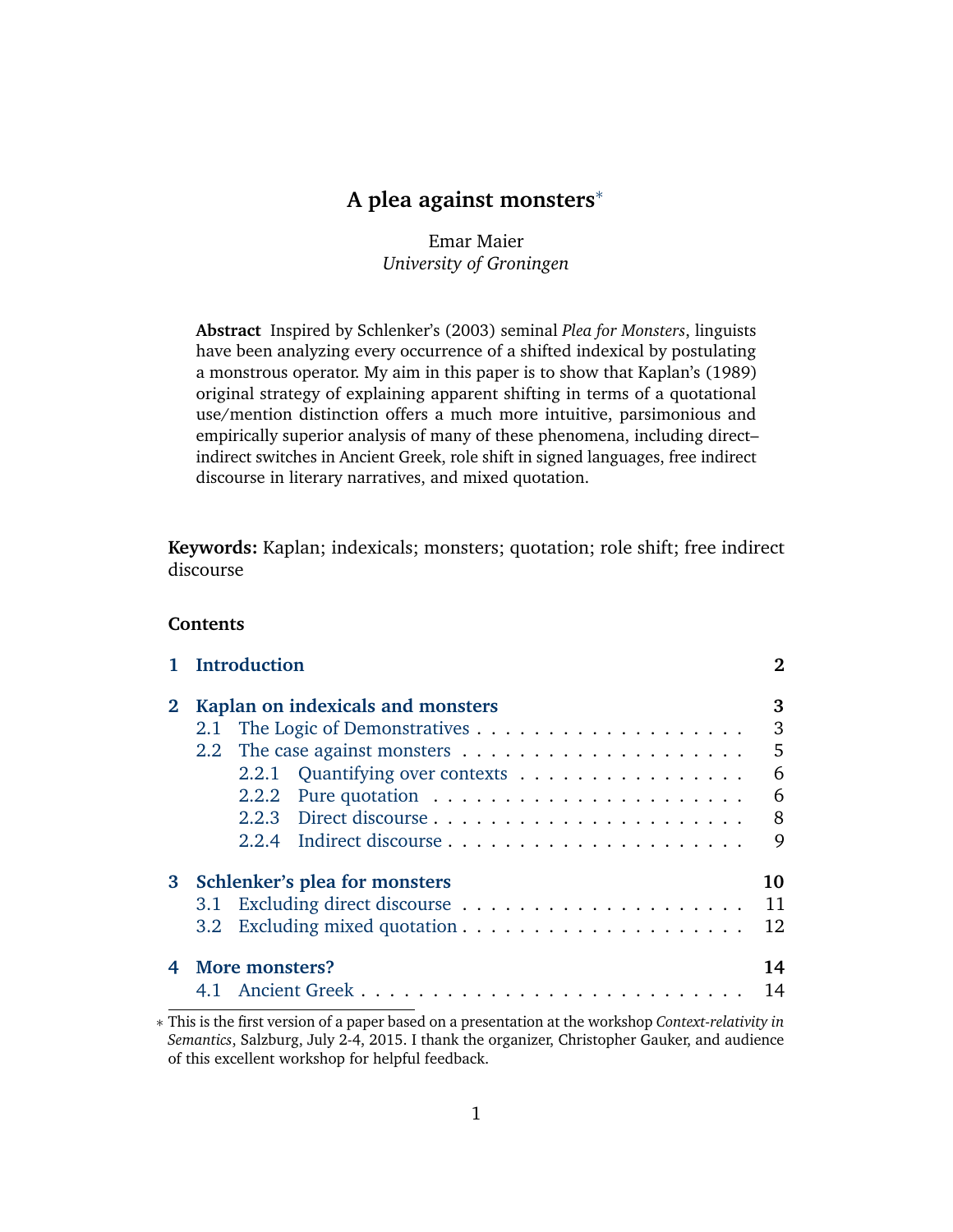|    |     | 4.2 Role shift $\ldots \ldots \ldots \ldots \ldots \ldots \ldots \ldots \ldots$ | 15 |
|----|-----|---------------------------------------------------------------------------------|----|
|    |     |                                                                                 | 16 |
|    |     |                                                                                 | 17 |
| 5. |     | <b>Beyond monstrous</b>                                                         | 20 |
|    |     |                                                                                 | 20 |
|    | 5.2 |                                                                                 | 21 |
|    |     |                                                                                 | 22 |
| 6  |     | A quotational alternative                                                       | 24 |
|    |     |                                                                                 | 24 |
|    |     | 6.2 Apparent monsters as mixed quotation                                        | 26 |
|    |     |                                                                                 | 27 |
|    |     | <b>Conclusion</b>                                                               | 29 |

### <span id="page-1-0"></span>**1 Introduction**

In English there are two distinct ways to report what someone said, direct and indirect discourse. The semantic difference between the two can be brought out clearly with indexicals. In the direct report in (1a) *I* refers to Otto, while in the indirect variant in (1b) it refers to me.

- (1) a. Otto said, "I am a fool".
	- b. Otto said that I am a fool.

The traditional explanation of this contrast is based on the assumption that in direct speech we report the original words, while in indirect speech we report the content expressed by those words. The formal semantic implementation of this idea involves analyzing direct discourse as a metalinguistic operator, i.e., a form of mentioning or pure quotation, and indirect discourse as an intensional operator, i.e., on a par with constructions like *John believes that* ϕ or *it is necessary that* ϕ.

In his *Plea for Monsters*, Schlenker argues that some reports with shifted indexicals (e.g., an embedded *I* referring to the subject of the reporting clause, not to the actual speaker) indicate the presence of a Kaplanian monster, i.e., a context shifting operator. Semanticists subsequently embraced the notion of monsters in natural language – prohibited by Kaplanian orthodoxy – to explain all kinds of phenomena that involve the apparent shifting of some context-dependent expression.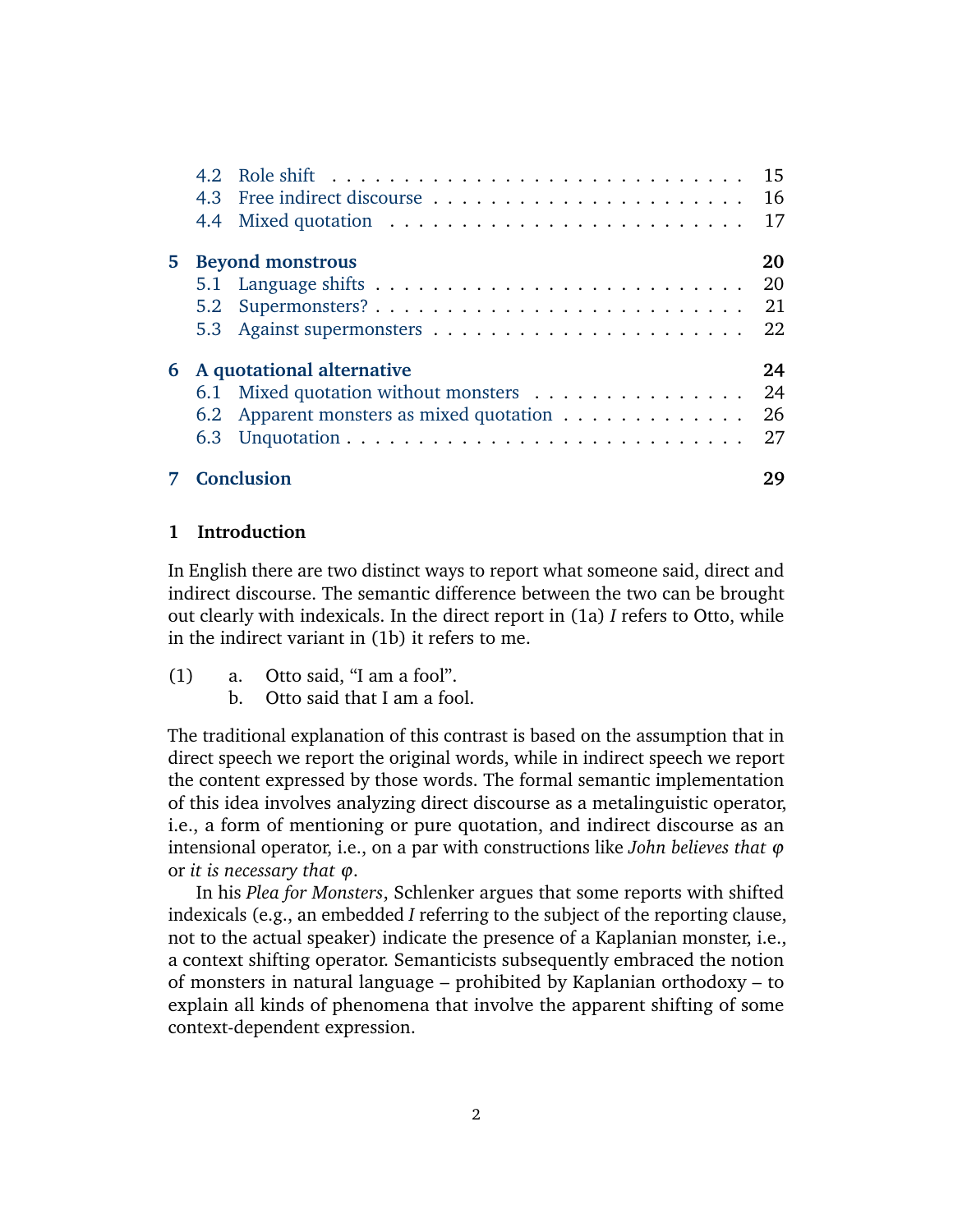In this paper I first review Kaplan's original case against monsters, and Schlenker's challenge based on cross-linguistic data from Zazaki, Amharic, and Slave. I then present some other cases of alleged monsters from the recent literature, ranging from Ancient Greek reports, to sign language role shift, and the literary style of free indirect discourse. I argue for an alternative analysis of these phenomena in terms of mixed quotation. But then, of course, mixed quotation cannot itself be a monster. I show how existing, monstrous analyses of mixed quotation fail to deal with a phenomenon I call language shift. Then I propose an alternative, non-monstrous analysis of mixed quotation and its dual, unquotation. Finally, I show how to use mixed quotation and unquotation to provide a more conservative, monster-free, and empirically superior analysis of the allegedly monstrous phenomena listed above.

The lesson is that even if monsters exist, not every case of indexical shift is *ipso facto* a monster. As Kaplan himself already anticipated, many alleged examples of indexical shift are merely harmless forms of (mixed) quotation and as such pose no threat to the prohibition of monsters.

#### <span id="page-2-0"></span>**2 Kaplan on indexicals and monsters**

In this section I will introduce Kaplan's semantics of indexicals and the motivation for his ban on monsters. The main point will be that mere indexical shift does not prove the existence of monsters.

#### <span id="page-2-1"></span>**2.1 The Logic of Demonstratives**

[Kaplan'](#page-30-0)s [\(1989\)](#page-30-0) *Logic of Demonstratives* provides a semantics for indexicals, i.e., context-dependent expressions like *today*, *here*, *this*, *that*, *I*, and *you*. The main desiderata that this theory aimed to satisfy are summarized in two principles on indexicality:

(2) **Principle 1**: indexicals are context-dependent

This is taken to be self-evident. When you say *I'm hungry* you express something different from what I would express with it. It seems that *I* is systematically context-dependent in that it always picks out the speaker of its utterance. This may lead one to postulate that *I* is simply synonymous with *the speaker (of this utterance)*. But that is in conflict with the second principle:

(3) **Principle 2**: indexicals are directly referential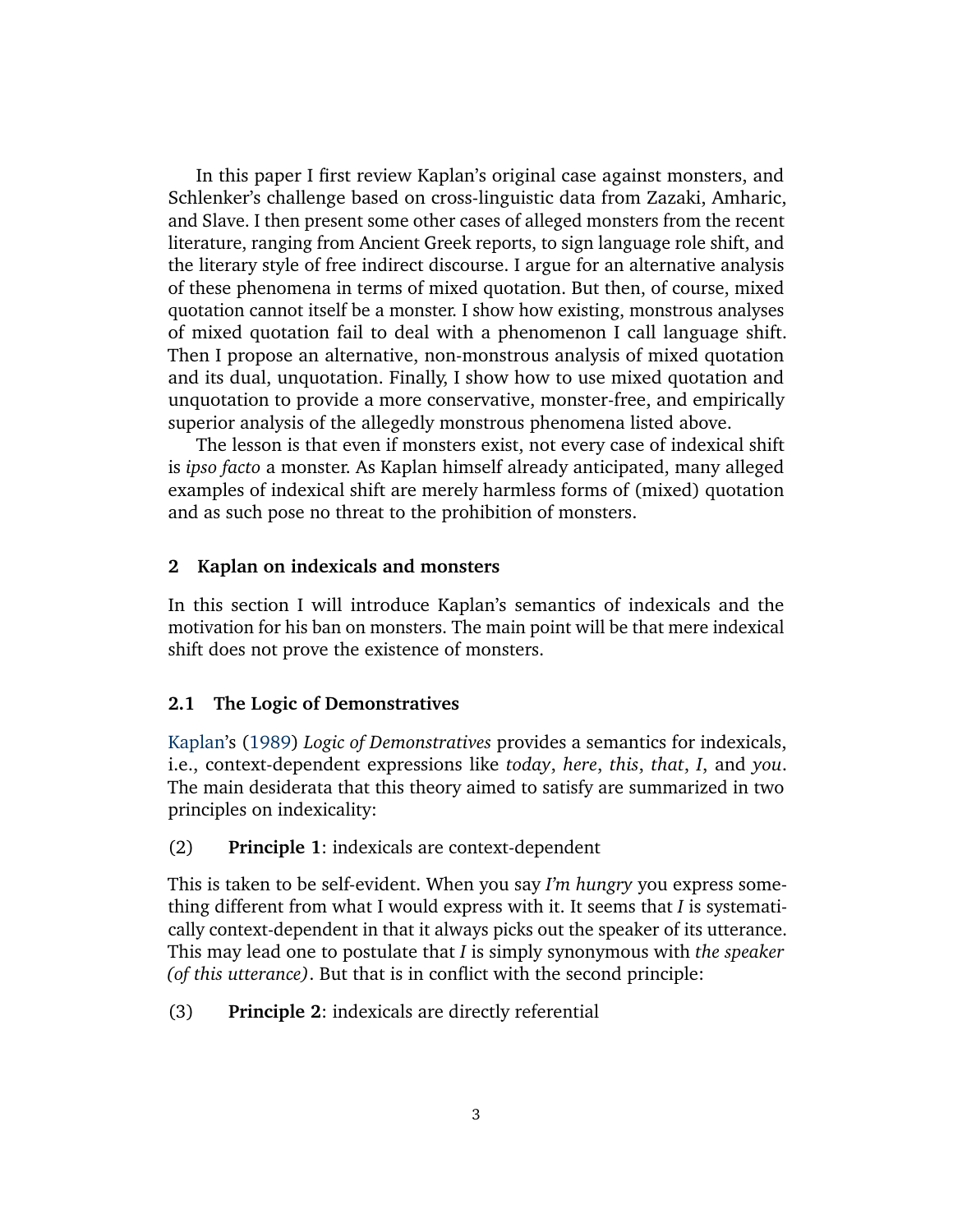Following [Kripke'](#page-30-1)s [\(1980\)](#page-30-1) argumentation that proper names are rigid designators, Kaplan argues that indexicals are not synonymous with any description. Whatever descriptive meaning indexicals have, it is not part of the content expressed. A key argument for principle 2 is based on the observation that an indexical's reference is never affected by a linguistic embedding.

(4) Three years ago in Spain, you doubted that it was possible that I'd be here today.

Despite the embedding under temporal, locative, and modal operators, *I*, *you*, *here* and *today* in (4) refer to the actual speaker, addressee, location, and time of the utterance of (4). Kaplan sometimes refers to this property as indexicals taking "primary scope"; [Schlenker](#page-31-0) [\(2003\)](#page-31-0) calls it the "Fixity Thesis". This property marks an essential, linguistically observable difference between indexicals and definite descriptions, which *can* be affected by operators. Concretely, we can show that *I* is not synonymous with a description like *the current speaker* by constructing minimal pairs where the referent of the description shifts but that of the indexical remains fixed, leading to truthconditionally distinct interpretations:

(5) If you had been {me/the current speaker}, everybody would have listened attentively.

In fact, we don't even need embeddings to bring out these contrasts. A simple sentence like (6a) can only express a contingent truth (for I might have kept my mouth shut) while its descriptive counterpart (6b) has a tautological interpretation (for there are no possible worlds in which a uniquely salient current speaker is not speaking).

- <span id="page-3-1"></span><span id="page-3-0"></span>(6) a. I am speaking.
	- b. The current speaker is speaking.

To reconcile the conflicting intuitions behind his two principles (i.e., contextual variation and rigidity), Kaplan develops a two-dimensional semantics. In addition to a modal parameter or index, *i*, we have an independent context parameter *c* in the semantics. Notation:  $[\![\alpha]\!]_i^c$  $\frac{c}{i}$  denotes the semantic value of α as uttered in *c* and evaluated with respect to index *i*. Formally, indices are tuples containing those parameters that are shiftable by operators, say a possible world and a time:  $i = \langle w_i, t_i \rangle$ . Contexts are likewise tuples, containing those parameters necessary to fix the reference of indexicals, say a possible world, a time and a speaker:  $c = \langle w_c, t_c, s_c \rangle$ . In the lexicon indexicals get their interpretation solely on the basis of *c*, while (non-indexical) predicates get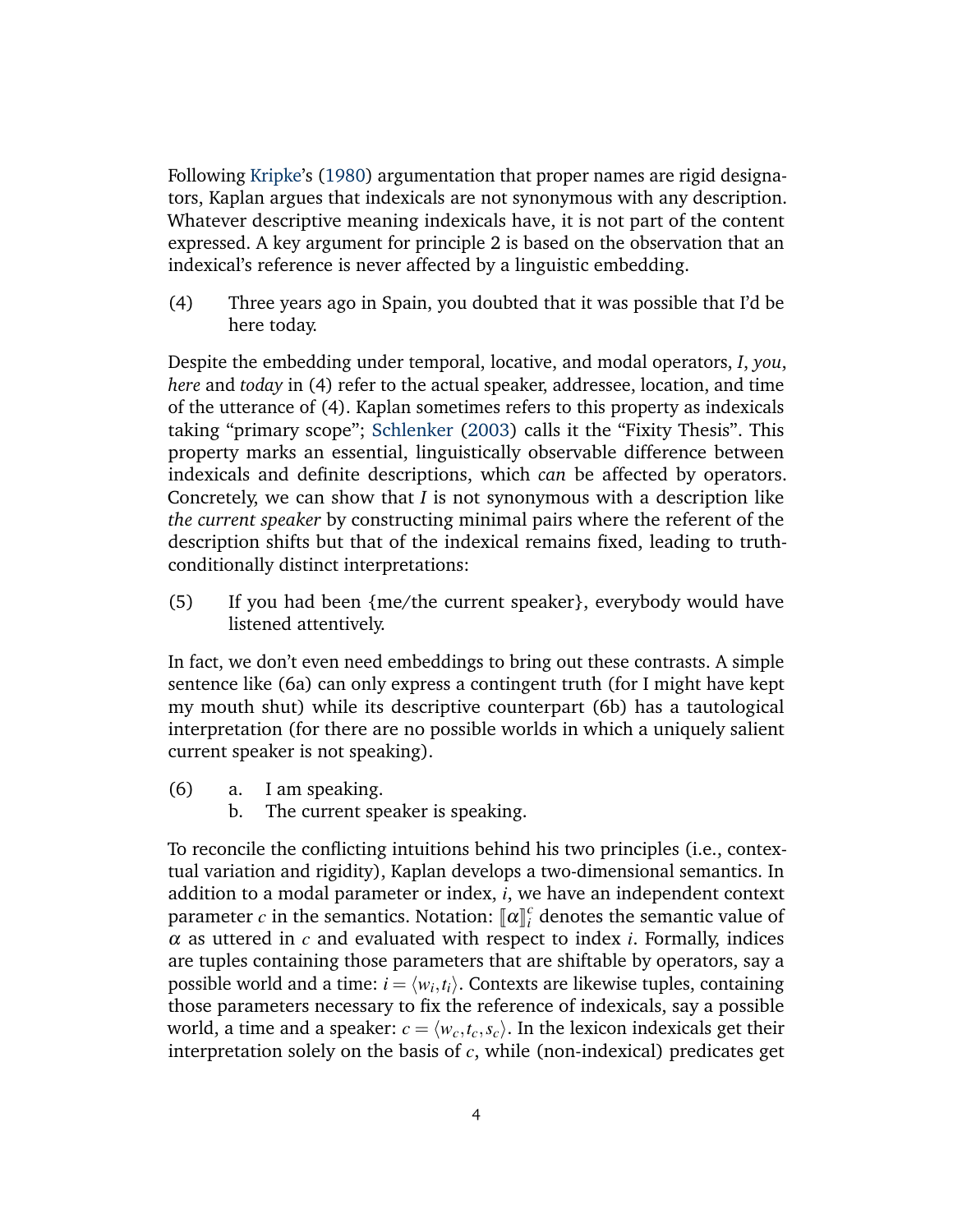their interpretation from *i*:

 $(7)$  a.<br>b.  $c_i$ <sup>*c*</sup> = the speaker of *c* b.  $\[\mathbf{\bar{s}}\]$  peak  $\]_i^c = \mathbf{\bar{s}}\]$  et of speakers in *i* 

This allows us to capture the contrast between *I* and *the current speaker*: *I* picks out the speaker of *c*, while *the current speaker* picks out some speaker in *i*. Now define the proposition expressed by a sentence uttered in *c* as the set of indices *i* in which that sentence would be evaluated as true (relative to *c* and *i*):

$$
\text{(8)} \qquad \llbracket \boldsymbol{\varphi} \rrbracket^c = \{ i \, | \, \llbracket \boldsymbol{\varphi} \rrbracket_i^c = 1 \}
$$

From (7) and (8) we can derive, correctly, that the proposition expressed by [\(6a\),](#page-3-0) uttered by me, is the set of indices in which I, Emar, have the property of speaking, while the proposition expressed by [\(6b\)](#page-3-1) is the set of indices in which the speaker is speaking.

It looks like Principle 2 is taken care of, but, to ensure compliance with the Fixity Thesis we need to say something about operators. (9) shows a typical example of a modal operator manipulating the index parameter:

(9) 
$$
\[\[\n\Diamond \varphi\]]_{i}^{c} = 1\]
$$
 iff there exists an index  $i'$  with  $\[\varphi\]]_{i'}^{c} = 1$ .

Such an operator indeed will not affect the interpretation of indexicals in its scope. The logic however allows the definition of operators that do shift the context parameter and thereby potentially shift the reference of indexicals:

<span id="page-4-1"></span>(10) 
$$
[\![M\varphi]\!]_i^c = 1 \text{ iff there exists a context } c' \text{ with } [\![\varphi]\!]_{\langle w_c,t_c\rangle}^{c'} = 1.
$$

To do justice to the Fixity Thesis, Kaplan claims that such so-called monstrous operators do not exist in natural language. In the remainder of this section I reconstruct in some detail Kaplan's arguments for this so-called Prohibition of Monsters, before turning to Schlenker's challenge.

#### <span id="page-4-0"></span>**2.2 The case against monsters**

Kaplan introduces his Prohibition of Monsters as follows:

no operator can control the character of the indexicals within its scope, because they will simply leap out of its scope to the front of the operator. I am not saying we could not construct a language with such operators, just that English is not one. [\(Kaplan,](#page-30-0) [1989\)](#page-30-0)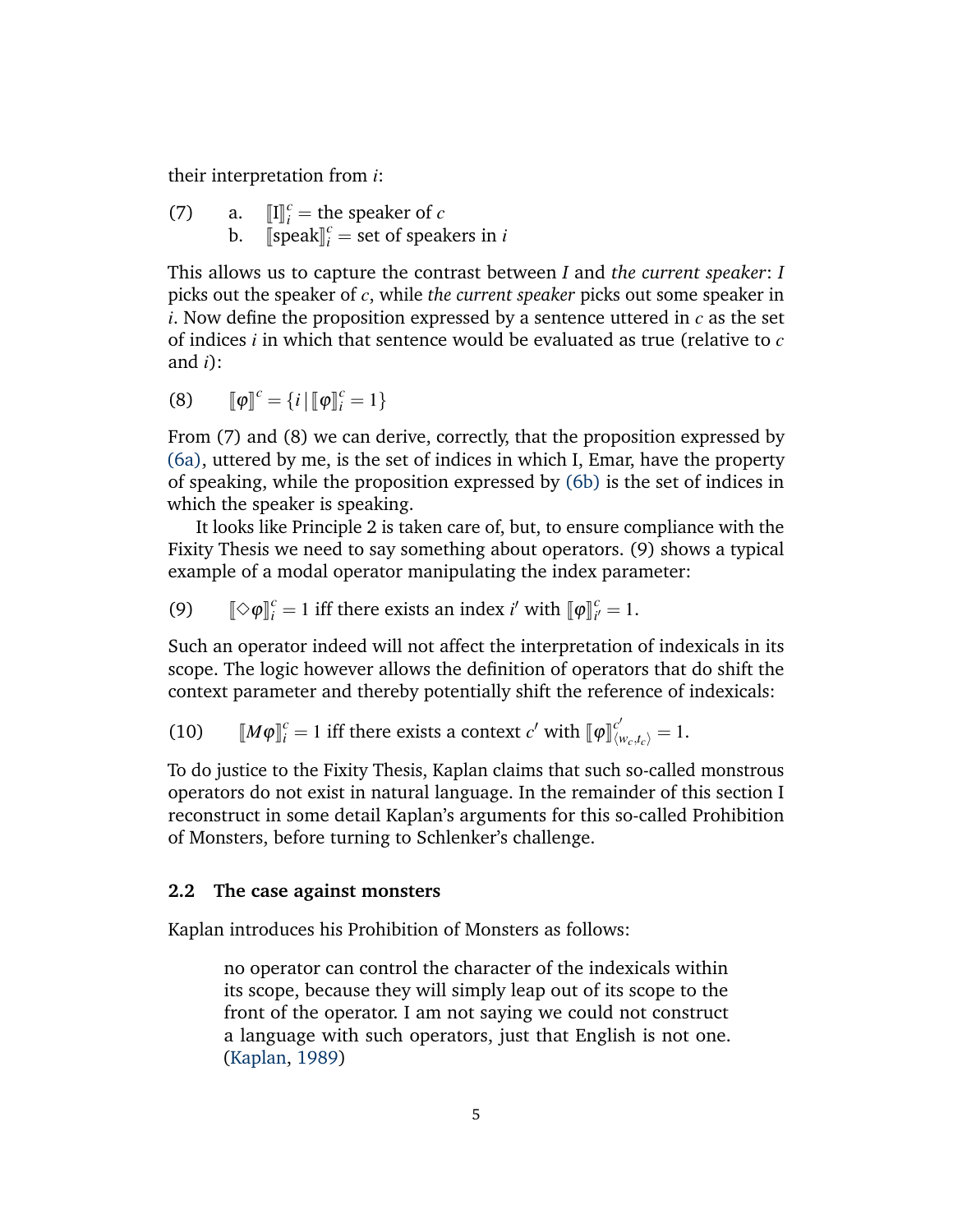Indeed, we can easily construct a formal language with monsters – we just defined a monster *M* in Kaplan's own logic. But Kaplan makes an empirical claim here: English does not have monsters. To substantiate this claim, his strategy is to refute some potential counterexamples. In the remainder of this section I'll go through four types of potential monsters and reconstruct Kaplan's reasons for dismissing them.

# <span id="page-5-0"></span>**2.2.1 Quantifying over contexts**

Kaplan starts off with the English construction *in some contexts it is true that*. At first sight this looks like it could the natural language counterpart of the monster *M* defined in [\(10\).](#page-4-1) If indeed it were a context shifter, like *M* is, (11) would express the trivially true claim that there are contexts *c* whose speaker (*sc*) is not tired.

(11) In some contexts it is true that I am not tired

But it doesn't  $-$  (11) is clearly a statement about me, the actual speaker, so no context shift has taken place.

# <span id="page-5-1"></span>**2.2.2 Pure quotation**

Quotation comes closer to being a monster in that it actually manages to affect the interpretation of indexicals.

There is a way to control an indexical, to keep it from taking primary scope, and even to refer it to another context [. . . ]. Use quotation marks. If we mention the indexical rather than use it, we can, of course, operate directly on it. [. . . ] If they stay in the metalanguage and confine their attention to sentences as in *In some contexts "I am not tired now" is true* they are rendered harmless and can even do socially useful work. [\(Kaplan,](#page-30-0) [1989\)](#page-30-0)

Quotation poses a prima facie counterexample to the Fixity Thesis in that none of the following statements containing first person pronouns are about me:

- <span id="page-5-4"></span><span id="page-5-3"></span><span id="page-5-2"></span>(12) a. In some contexts 'I am not tired now' is true.
	- b. 'I exist' is valid in the *Logic of Demonstratives*.
	- c. 'I' is a one-letter word.
	- d. 'I Mary love' is not grammatical.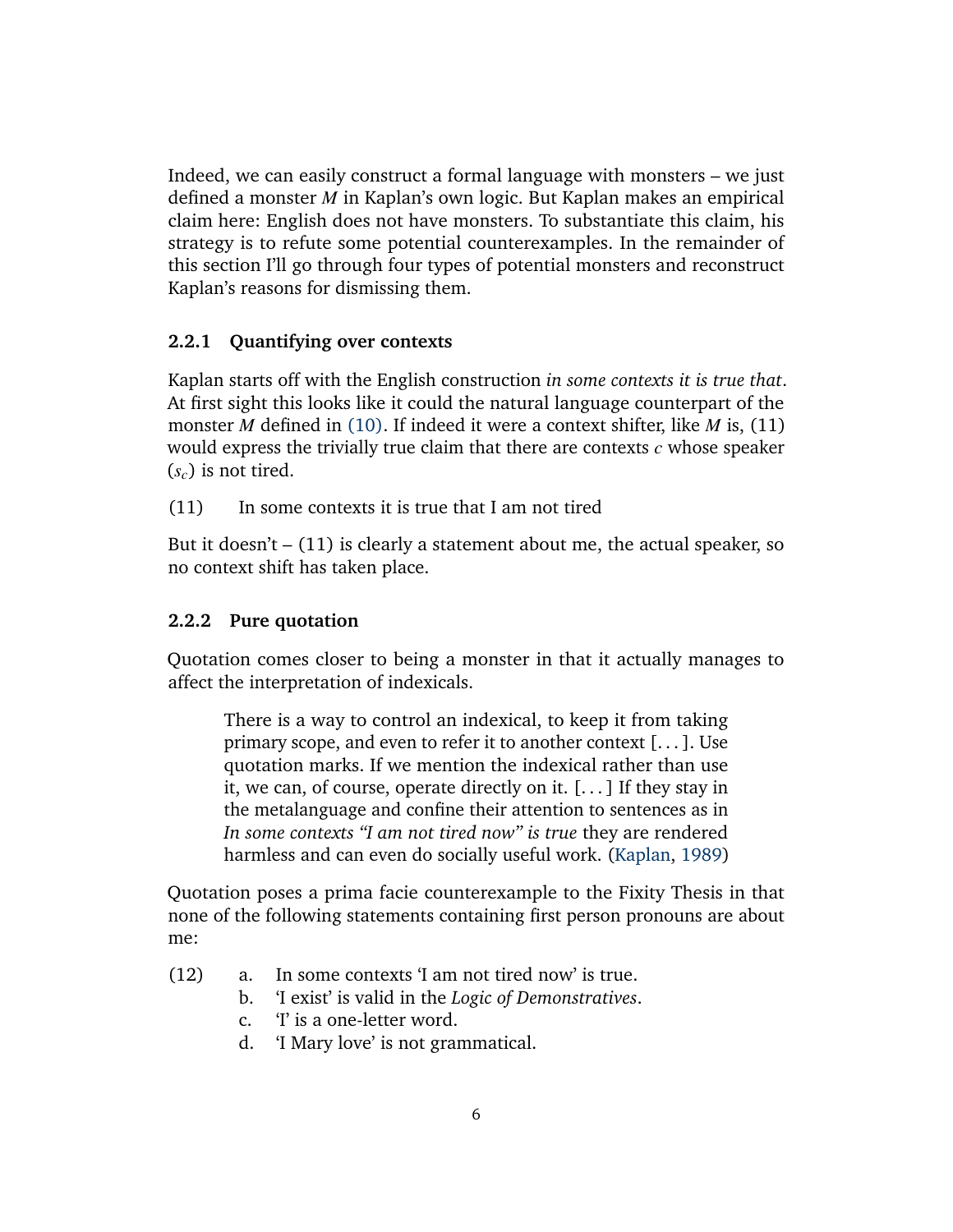So why doesn't quotation qualify as a monster in English? Kaplan's answer: the word *I* is not used in any of the examples in (12)– it is only mentioned. The *I*'s in (12) don't refer to anything, they are just referred to. In other words, according to Kaplan, quotation is not a linguistic operator at all. The statements in (12) are part of the metalanguage, not the object language that we're trying to give a semantics for. Quotation only does "socially useful work" by allowing the metalanguage to talk about the object language.

The claim that quotation is a marker of pure mention rather than a linguistic operator manages to deflect the counterexample, but it does so at the cost of severely limiting the scope of natural language semantics. The sentences in (12) are evidently well-formed English language sentences, so a proper syntax and semantics of English should contain rules dealing with quotation as a bona fide linguistic construction. There are various theories about the syntax and semantics of quotation on the market (recent overviews include [Cappelen & Lepore](#page-29-0) [2012;](#page-29-0) [Saka](#page-31-1) [2013\)](#page-31-1). The so-called disquotational theory, for instance, analyzes pure quotation as an operator that turns a string of letters (or phonemes, or signs, or expressions, depending on the specific version of the theory, cf. [Maier](#page-30-2) [2014c\)](#page-30-2) into a referential term referring to that string. $<sup>1</sup>$  $<sup>1</sup>$  $<sup>1</sup>$ </sup>

# (13) if  $\sigma$  is a sequence of letters, ' $\sigma$ ' is a referential term and  $\lbrack \lbrack \sigma \rbrack = \sigma$ .

This disquotational semantics allows us to derive the right truth conditions for the examples in [\(12\).](#page-5-2) For instance, [\(12d\)](#page-5-3) is true iff the denotation of *'I Mary love'*, i.e., the string of letters *I Mary love*, is not in the denotation of the predicate *is grammatical*, i.e., the set of grammatical things. So, although Kaplan didn't think this was a job for semantics, we *can* give a decent formal syntax and semantics for the pure quotation constructions exemplified in [\(12\).](#page-5-2)

Since on the disquotational analysis quotation is now a genuine operator (be it a somewhat peculiar one), the question arises again: is it a monster? Again the answer is no. On the current version the English first person pronoun *I* still is not a syntactic constituent of the sentence – at best, the letter *I* is. And even in a version of the disquotational theory where the quotation does contain actual expressions rather than letters, these expressions are not semantically evaluated in the computation of the truth conditions. This is precisely why the disquotational theory is said to be non-compositional: the meaning of the complex term consisting of quotation marks and enclosed

<span id="page-6-0"></span><sup>1</sup> By *'*σ*'* I mean an opening quotation mark, followed by the letters in σ, followed by a closing quotation mark.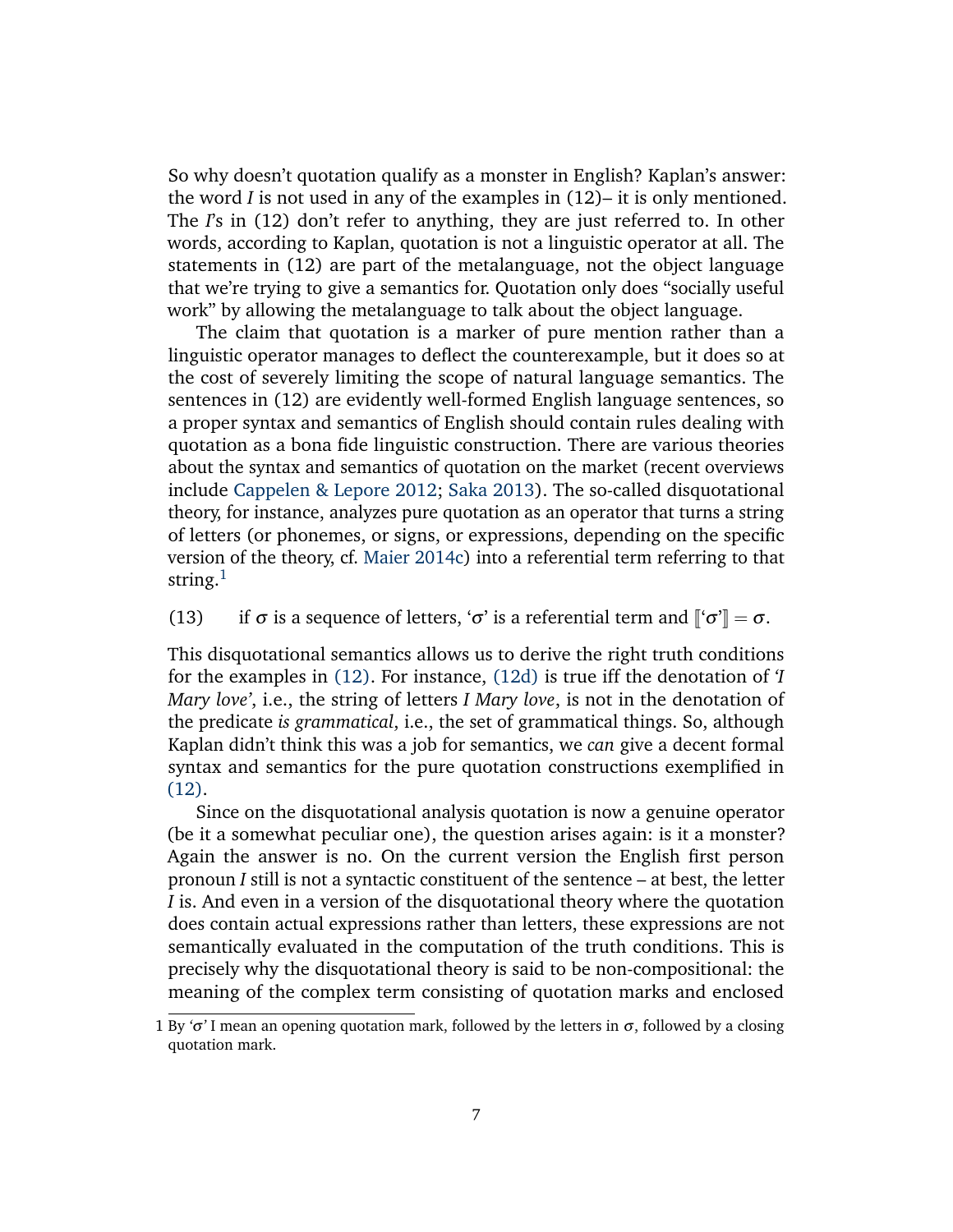expression, does not depend on the meaning of the enclosed expression, only on the enclosed expression itself (cf. [Pagin & Westerståhl](#page-30-3) [2011;](#page-30-3) [Maier](#page-30-2) [2014c](#page-30-2) for details). In other words, even if quotation is analyzed as an operator, and the quoted expression as having genuine syntactic structure, we can still maintain, with Kaplan, that indexicals inside a quotation do not refer, and hence that no monstrous shifting takes place.

#### <span id="page-7-0"></span>**2.2.3 Direct discourse**

The story above applies to pure quotation, but Kaplan discusses two other types of quotation, broadly construed: direct and indirect discourse. Kaplan mentions direct discourse right alongside [\(12a\),](#page-5-4) in the elided part of the previous quotation:

If we mention the indexical rather than use it, we can of course operate directly on it. Carnap once pointed out to me how important the difference between direct and indirect quotation is in

<span id="page-7-3"></span><span id="page-7-2"></span><span id="page-7-1"></span>(14) a. Otto said, "I am a fool"

b. Otto said that I am a fool

[\(Kaplan,](#page-30-0) [1989\)](#page-30-0)

This suggests that, for Kaplan, direct discourse is just a species of pure quotation, i.e. the quotation marks mark the use/mention distinction and the *I* inside the quote does not refer at all, so, a fortiori, it's reference is not shifted by a monstrous operator.

In the case of direct discourse, more so than with pure quotation examples involving metalogical predicates like *is valid*, Kaplan's position that this is all metalanguage and thus falls beyond the scope of semantics, is unsatisfactory. Direct discourse is surely a grammatical construction of English that we want to analyze semantically. We can do so by applying the disquotational semantics above. This means analyzing direct-discourse-saying as a relation between an individual and a string of letters. Truth conditions:  $\llbracket (14a) \rrbracket = 1$  $\llbracket (14a) \rrbracket = 1$  $\llbracket (14a) \rrbracket = 1$ iff Otto uttered (the sounds corresponding to) the mentioned string of letters, *I am a fool*. On such an analysis, again, the pronoun *I*, insofar as it is even a syntactic constituent of [\(14a\)](#page-7-1) at all, is never semantically evaluated in the course of deriving the truth conditions of the report. Hence, direct discourse is still no monster.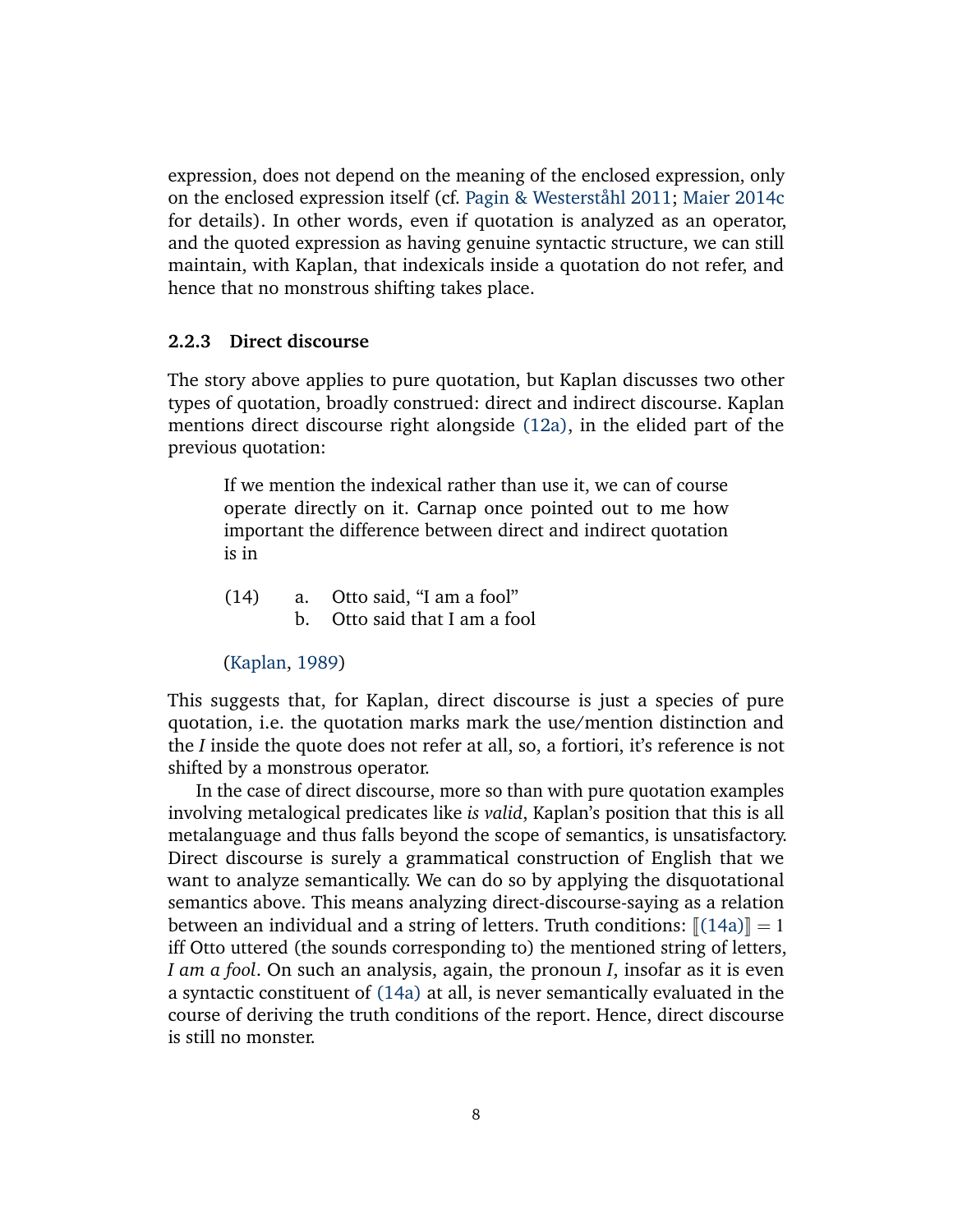#### <span id="page-8-0"></span>**2.2.4 Indirect discourse**

Finally, let's consider indirect discourse. Although examples like [\(14\)](#page-7-2) are meant to contrast the apparent indexical shift in direct discourse with the primary scope, non-shifting behavior of indexicals in indirect discourse, there is a close connection between direct and indirect discourse that warrants further attention. In fact, the traditional account of indirect discourse seems to presuppose an account of direct discourse. The intuition formulated in [1](#page-1-0) was that indirect discourse conveys the content of the original speaker's words. In other words, [\(14b\)](#page-7-3) is true iff Otto uttered (i.e., direct-discourse-says) some sentence (or sequence of letters/signs) that expressed that I am a fool.

(15)  $\left[\alpha \text{ says that } \varphi \right]_i^c = 1 \text{ iff } \left[\alpha \right]_i^c$  $\frac{c}{i}$  uttered a sentence in  $i$  that expressed  $\llbracket \varphi \rrbracket^c$ .

There are different ways to make the notion of *uttering a sentence that expresses a proposition (modeled as a set of indices)* more precise. With our disquotational semantics of direct and pure quotation we can do the follow- $ing: <sup>2</sup>$  $ing: <sup>2</sup>$  $ing: <sup>2</sup>$ 

- (16)  $[\![\alpha \text{ says that } \varphi]\!]_i^c = 1 \text{ iff there is a sentence } \sigma \text{ such that:}$ 
	- a.  $\llbracket \alpha \rrbracket_{i}^{c}$ <br>b  $\llbracket \sigma \rrbracket_{i}^{c}$ *i* uttered σ in *i*, and

b. 
$$
\[\mathbf{\sigma}\]^{c_0} = [\![\boldsymbol{\varphi}\!]^c
$$
, with  $c_0 = \langle [\![\boldsymbol{\alpha}]\!]^c_i, w_i, t_i \rangle$ .

Note that (16) involves interpretation with respect to a shifted context:  $[\![σ]\!]^{c_0}$  denotes the proposition expressed by the utterance of  $\sigma$  in its original<br>utterance context. Nepetholess we can see that this definition as a whole is utterance context. Nonetheless we can see that this definition as a whole is not monstrous because neither  $\alpha$  nor  $\varphi$ , the two variable constituents of the linguistic report, are evaluated with respect to any context other than *c*, the actual utterance context. Hence any indexicals occurring in the report will get their interpretation fixed by the actual context. So: no indexical shift, no monster.<sup>[3](#page-8-2)</sup>

Schlenker proposes a convenient simplification to bring out the nonmonstrous nature of Kaplanian indirect discourse even more clearly. Using the auxiliary notion of an index compatible with what *x* uttered in *i*, the

<span id="page-8-1"></span><sup>2</sup> Note that  $\sigma$  here is used both as an object and as an expression that can be semantically interpreted. This means that, for this purpose, we need a version of the disquotational theory that allows expressions rather than, or in addition to, strings of letters/phonemes to be quoted (cf. [Maier](#page-30-2) [2014c\)](#page-30-2).

<span id="page-8-2"></span><sup>3</sup> Kaplan himself proposes to define direct-discourse-saying as a relation between an individual and a character, which allows him to formulate (16) without metalinguistic quantification over linguistic objects.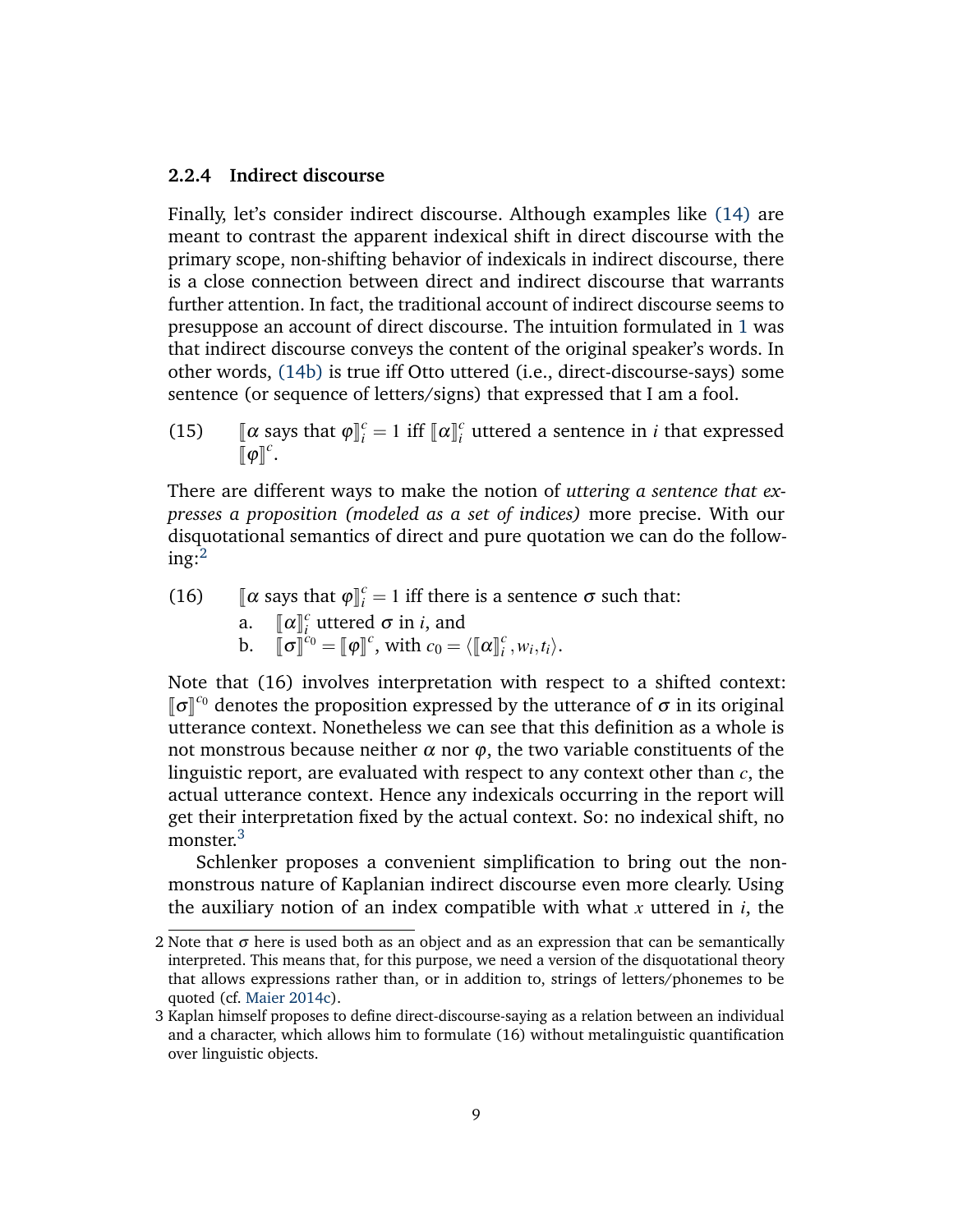<span id="page-9-3"></span>semantics of indirect discourse takes on the form of a traditional universal modal operator:

(17)  $[\![\alpha \text{ says that } \varphi]\!]_i^c = 1 \text{ iff for all } i' \text{ compatible with what } [\![\alpha]\!]_i^c$  $i$ <sup>c</sup> uttered  $\lim i: [\![\varphi]\!]_{i'}^c$  $i^c_i = 1$ 

The connection between Schlenker's modal definition and my disquotationbased reconstruction of Kaplan's original can be brought out by defining the compatibility notion as follows:<sup>[4](#page-9-1)</sup>

(18) An index  $i'$  is compatible with what  $a$  utters in  $i$  iff there is a sentence σ s.t. *a* uttered σ in *i* and  $\llbracket σ \rrbracket_{i'}^{\langle a, w_i, t_i \rangle}$  $\sum_{i'}^{(a,w_i,i_i)}=1.$ 

## <span id="page-9-0"></span>**3 Schlenker's plea for monsters**

In the previous section we've seen how Kaplan enforces Principle 2 (indexicals are directly referential) with a strict no-monsters policy. We saw how potential counterexamples involving quotation and reported speech constructions are either explained away as involving mention (direct discourse, pure quotation) or analyzed as intensional operators (indirect discourse). The latter move in particular has been challenged by linguists.

Looking for a convincing counterexample to the Fixity Thesis, Schlenker [\(1999;](#page-31-2) [2003\)](#page-31-0) turns to languages other than English. He presents the following Amharic speech report as an example of a monstrous indexical shift:<sup>[5](#page-9-2)</sup>

 $(19)$ *John hero I.am he.says* **ĭ**əgna nə-ññ yɨl-all 'John says he's a hero'

The first person marker in the embedded clause *ˇj*@*gna n*@*-ññ* ('I am a hero') is not interpreted as referring to me, the reporter, but to John. But we already encountered similar cases of shifting, viz. in direct discourse, and that didn't commit us to the existence of monsters. The next step is therefore to rule out a direct discourse analysis of reports like (19). Schlenker provides two arguments for this – mixed indexicality and wh-movement.

<span id="page-9-1"></span><sup>4</sup> Schlenker's definition is weaker than Kaplan's or the disquotational variant above, because no character/sentence needs to be uttered at all for the universal quantification in [\(17\)](#page-9-3) to be satisfied.

<span id="page-9-2"></span><sup>5</sup> Amharic is a Semitic language spoken by 22 million native speakers in Ethiopia.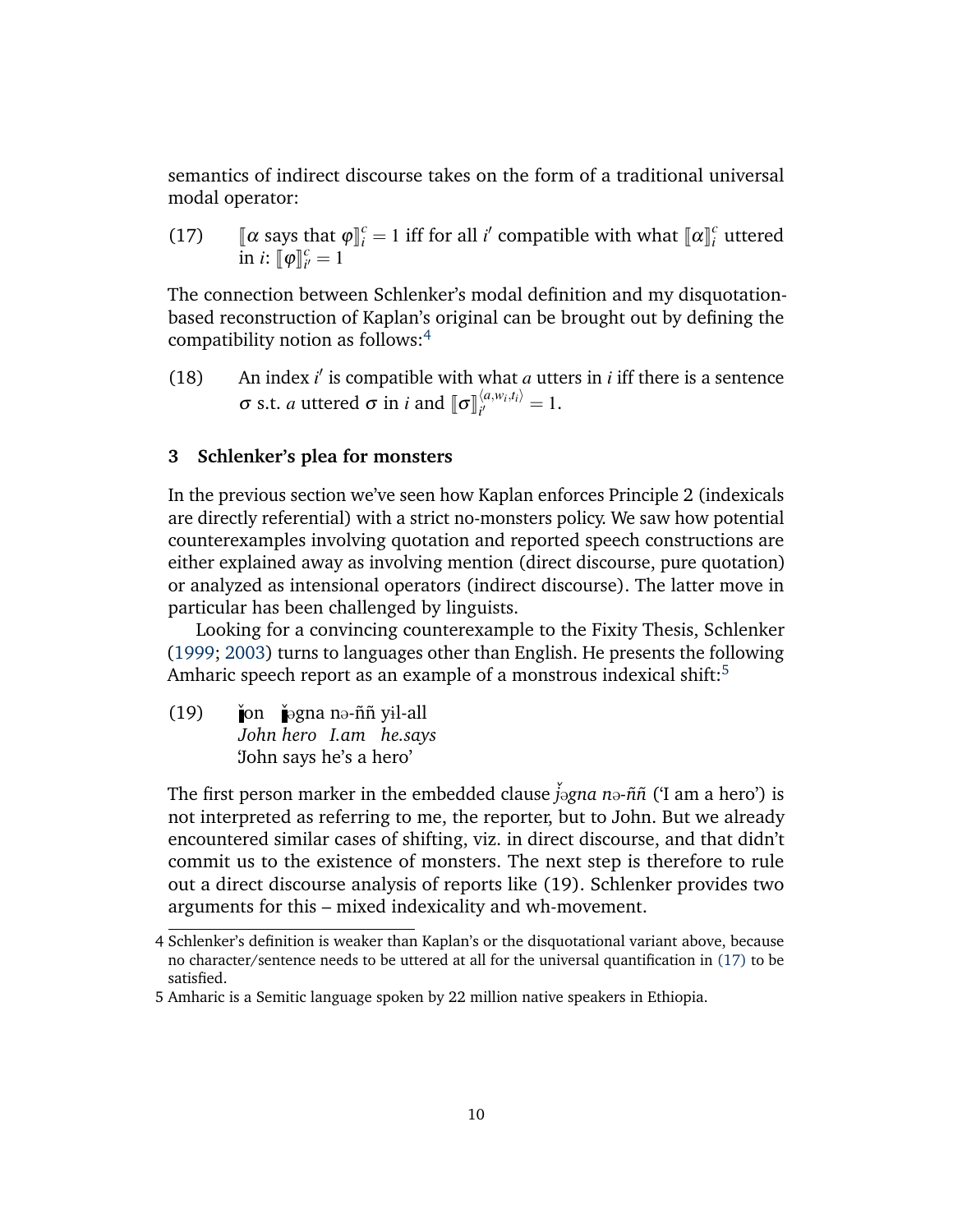### <span id="page-10-0"></span>**3.1 Excluding direct discourse**

The first argument against direct discourse involves cases of mixed indexicality, i.e., reports where not all indexicals are shifted simultaneously. Schlenker's Amharic data have been contested, so here's an example from subsequent work on Slave:<sup>[6](#page-10-1)</sup>

<span id="page-10-2"></span>(20) Simon rásereyineht'u hadi *Simon you.hit.me said* 'Simon said that you hit him.' -Slave, [Anand & Nevins](#page-29-1) [2004](#page-29-1)

There are two indexicals in the embedded clause, literally glossed as 'you hit me'. The *you* is interpreted as referring to the actual addressee, i.e. in line with the Fixity Thesis, but the *I* is shifted, picking out the speaker of the reported utterance. This shows that Slave reports with shifted indexicals cannot simply be analyzed as direct discourse – at least not if direct discourse is understood 'a la Kaplan as a special case of pure quotation.

The second argument against direct discourse revolves around the grammatical opacity that is characteristic of direct discourse. One salient instance of this argument involves wh-movement. In English we can turn an indirect report into a question by replacing one of the embedded arguments with a wh-word and moving it to the front. Direct discourse doesn't allow such wh-movement operations:

- (21) Margaret's original utterance: "Make this for me!"
	- a. What did Margaret tell you to make for her?
	- b. \*What did Margaret tell you, "Make for me"?

This blocking effect follows directly from the disquotational analysis of direct discourse that we are currently considering. If we're just literally mentioning a sequence of words, we cannot adjust anything in the quotation without making the report false, and in this case also ungrammatical (*make for me* in (21b) is ungrammatical because it lacks a direct object argument, while *tell* seems to have one argument too many). Hence, wh-movement constitutes a nice linguistic test for distinguishing direct and indirect speech cross-linguistically. The following example shows an application of the whmovement test in Slave, indicating a case of shifted indexicality in a non-direct report:

<span id="page-10-1"></span><sup>6</sup> Slave is a language spoken by 2,350 native speakers of the Slave(y) First Nations of Canada.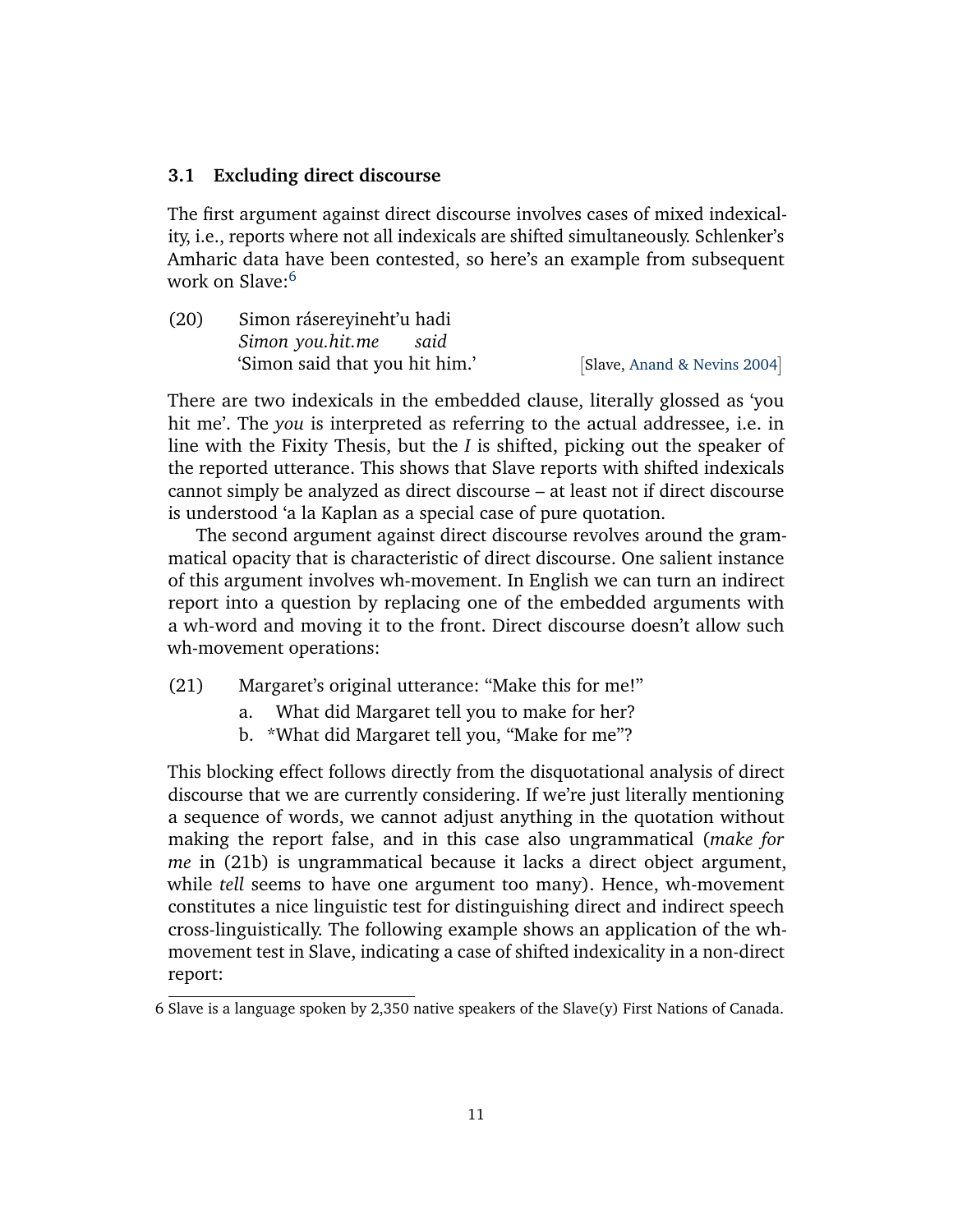$(22)$ *What Margaret [for-me you-will-make] told-you* Margaret segha) woʻshi néhdi 'What did Margaret tell you [to make for her]?' (Slave, [Rice](#page-31-3) [1986\)](#page-31-3)

Other linguistic tests that have been used to exclude direct discourse analyses for reports containing shifted indexicals include the licensing of NPI's (negative polarity items, like *any*, that require a downward entailing environment), (23a), and *de re* readings, (23b) (cf. [Anand](#page-29-2) [2006;](#page-29-2) [Schlenker](#page-31-4) [2011](#page-31-4) for an overview).

- (23) a. NPI licensing test:
	- (i) John never said that it was any good.
	- (ii) #John never said, "It was any good."
	- b. *De re* test:
		- (i) And then my daughter told me that she wanted to marry that stupid idiot!
		- (ii) #And then my daughter told me, "I want to marry that stupid idiot."!

By applying these tests Schlenker and others have convincingly argued that indexical shifting in reported speech cannot always be explained away as mere instances of direct discourse.

### <span id="page-11-0"></span>**3.2 Excluding mixed quotation**

The tests above exclude an analysis of the alleged monsters in terms of directdiscourse-analyzed-as-pure-quotation. But there are other, more flexible forms of quotation, like mixed quotation, which are more difficult to rule out.

<span id="page-11-1"></span>Mixed quotation, also referred to as partial or subclausal quotation, is a mix of direct and indirect discourse, usually introduced by way of [Davidson'](#page-29-3)s [\(1979\)](#page-29-3) example:

(24) Quine said that quotation "has a certain anomalous feature."

The first thing to note about mixed quotation is that it does indeed induce an indexical shift.

<span id="page-11-2"></span>(25) Levi Foster, in fact, is the great-great-grandfather of Gov. Mike Foster of Louisiana, who said recently on a radio program that it would be "news to me" if anyone in his family had owned slaves. [[Recanati](#page-31-5) [2001](#page-31-5)]

None of the tests considered above exclude an analysis in terms of a (ty-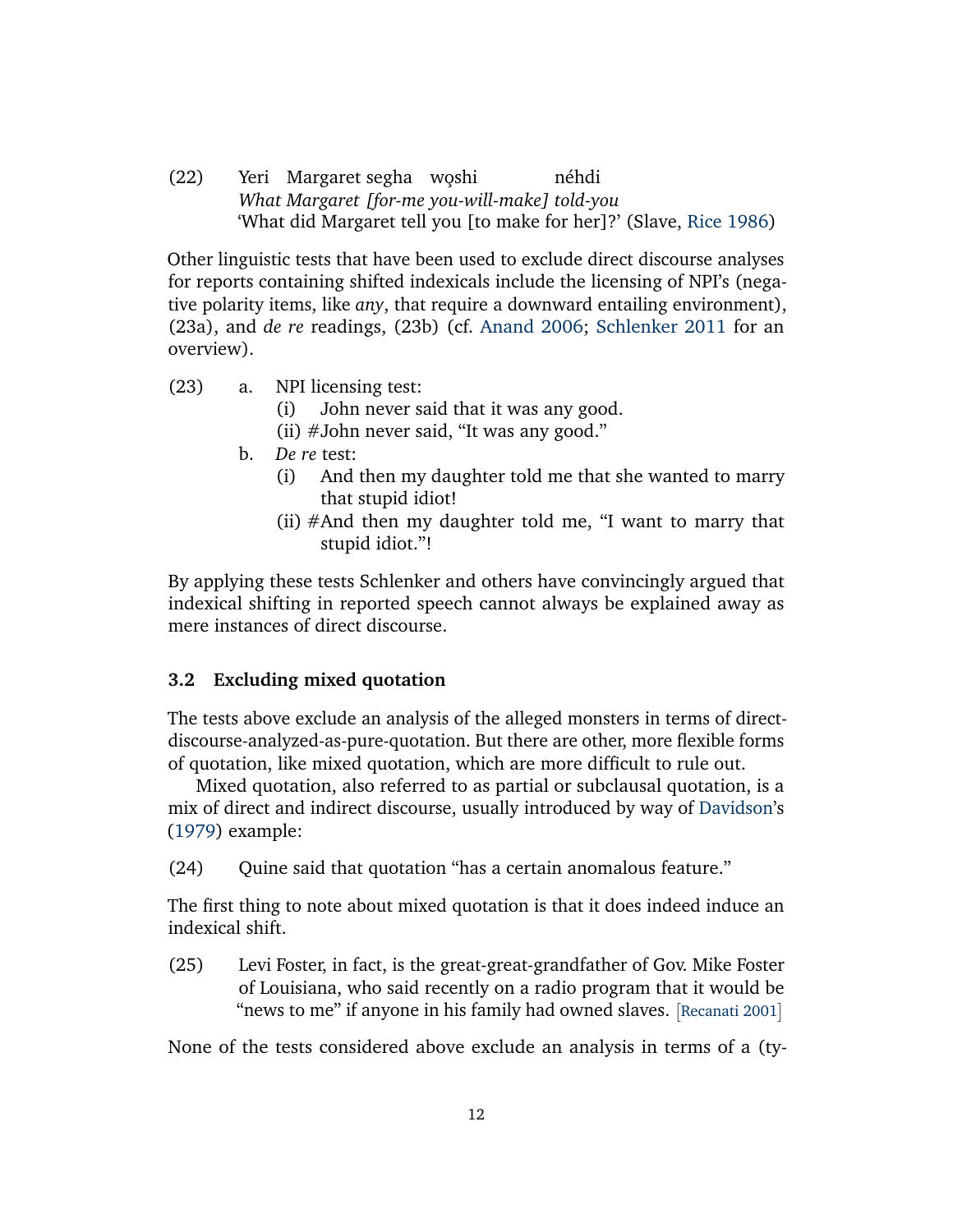pographically unmarked) mixed quotation that covers only the part of the report complement that contains the shifted indexical. However, the question whether mixed quotation itself is monstrous is a matter of some debate, to which I return in section [4.4.](#page-16-0)

Whatever the outcome of that debate, [Anand](#page-29-2) [\(2006\)](#page-29-2) already offers an explicit argument against a mixed quotation approach, based on the existence of syntactic constraints on shifting in Amharic, Slave, and Zazaki. [Anand & Nevins](#page-29-1) [\(2004\)](#page-29-1) describe and name two such constraints, which they hypothesize to be universal.

The Shift Together constraint says that shiftable indexicals in a clause either shift all together or none at all. This rules out certain mixed readings schematically illustrated in (26).

(26) \*John says that I*John* am smarter than I*Emar*

What complicates matters is that not all indexicals have to be shiftable in a given language. For instance, in Zazaki all indexicals are shiftable, so we should never find any mixed indexicality, while in Slave only first person indexicals are shiftable, leaving room for mixed indexicality cases like [\(20\)](#page-10-2) above.

The still more subtle No Intervening Binder constraint says that, once an indexical is shifted by a report operator, more deeply embedded indexicals do not have access to the unshifted, global referent.

(27)  $*$ Mary says that someone told me<sub>Mary</sub> that I<sub>Emar</sub> am an idiot.

The important point for us is that these constraints appear to be syntactic in nature, i.e., the readings sketched in (26) and (27) are blocked on purely structural grounds, regardless of the plausibility of the potential interpretations. By contrast, mixed quotation is usually thought of as driven entirely by pragmatic considerations. We mixed quote in order to highlight some phrasing that seems particularly apt or interesting, or to distance ourselves from a particular phrasing.[7](#page-12-0) So we can't expect a mixed quotation analysis of shifted indexicality in Zazaki or Slave to categorically rule out mixed indexicality configurations like those in (26) and (27).

I conclude, tentatively, that for languages like Slave and Zazaki that obey syntactic shifting constraints, a monstrous analysis seems preferable to a (mixed) quotational analysis. In the remainder of the paper I argue that this

<span id="page-12-0"></span><sup>7</sup> The only syntactic constraint on mixed quotation seems to be that the quoted material is of the appropriate category to fill the slot it occupies in the surrounding report structure [\(Maier,](#page-30-4) [2014b\)](#page-30-4).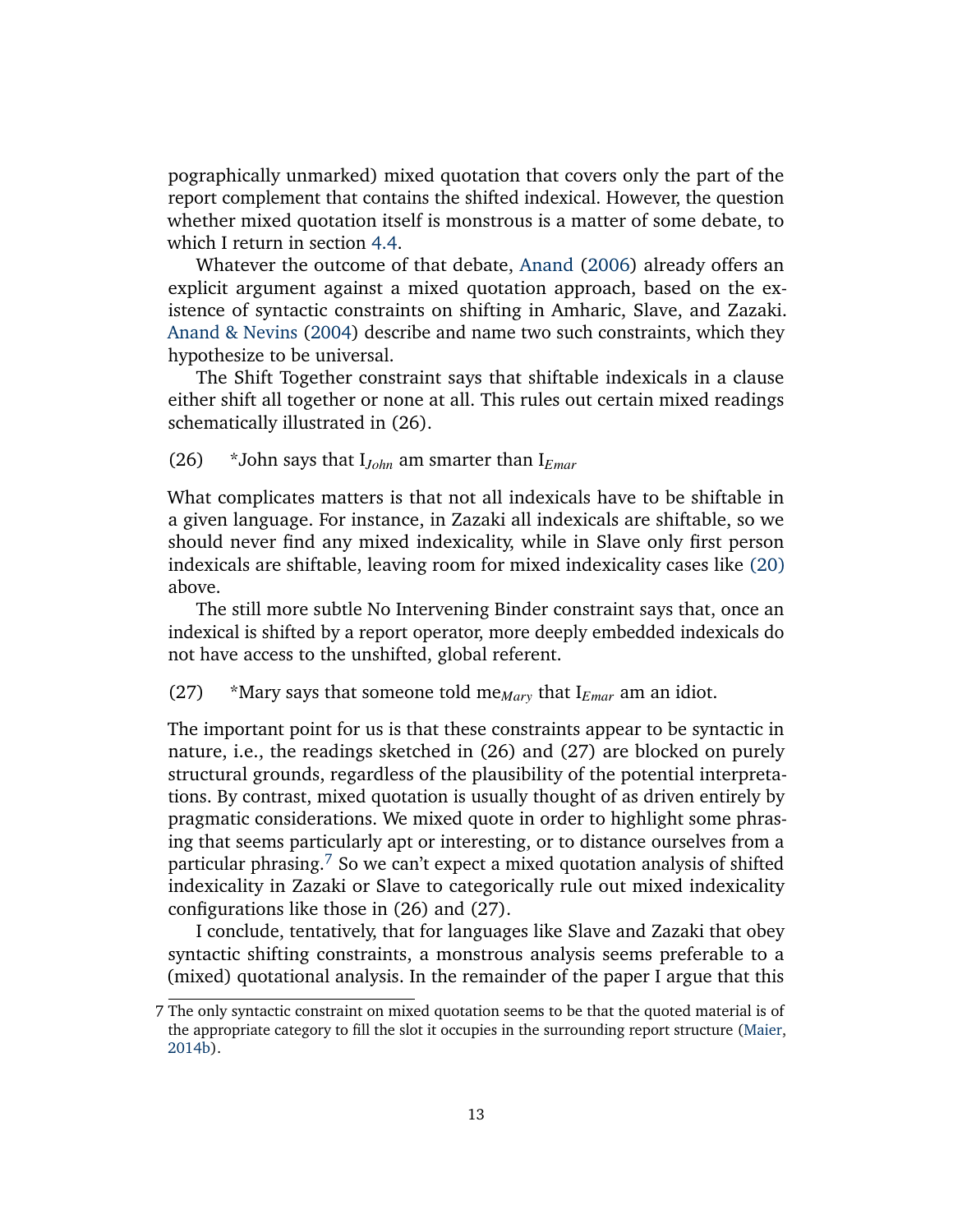conclusion does not extend to many other phenomena that have been claimed to involve monsters.

### <span id="page-13-0"></span>**4 More monsters?**

Schlenker's plea had a great impact on linguistic semantics. Over the last 15 years, linguists have been re-analyzing each occurrence of potential indexical shifting, especially in the vicinity of reported speech, as involving some kind of monstrous operator. In this section I'll present some examples of this trend.

#### <span id="page-13-1"></span>**4.1 Ancient Greek**

As a first example, consider reported speech in Ancient Greek.<sup>[8](#page-13-2)</sup> Bary  $\&$ [Maier](#page-29-4) [\(2003\)](#page-29-4) observed shifted indexicals in report constructions that are traditionally analyzed as indirect discourse.

<span id="page-13-3"></span>(28) δλλος ανέστη, επιδεικνὺς μεν την εὐήθειαν τοῦ τὰ πλοῖα αἰτεῖν κελεύοντος, ώσπερ πάλιν τον στόλον Κύρου ποιουμένου, επιδεικνύς δε ως εύηθες εἴη ήγεμόνα αίτεῖν παρὰ τούτου ῷ λυμαινόμεθα τὴν πρᾶξιν. 'another man arose to point out the foolishness of the speaker who had urged them to ask for vessels, just as if Cyrus were going home again, and to point out also how foolish it was to ask for a guide from this man whose enterprise they were ruining.' (literally: λυμαινόμεθα  $=$  we are ruining.)

The first person plural inflection is clearly meant to refer to the reported speaker and his fellow soldiers, not to a group including the writer/narrator – i.e. it's a shifted indexical. To argue that this is not direct speech, we relied on various morphosyntactic cues, including the oblique mood on *how foolish it was*. On the basis of such examples we concluded that Ancient Greek, like Amharic, has a monstrous indirect discourse construction.

Unfortunately, a dead language like Ancient Greek is not very suitable for performing tests like wh-movement, let alone the more subtle tests for No Intervening Binder or Shift Together that would be required to rule out a mixed quotation approach. I conclude that the case for monsters in Ancient Greek is inconclusive at best.

<span id="page-13-2"></span><sup>8</sup> The argument for monsters in Ancient Greek was never worked out in any detail and remains unpublished. I choose to lead with it here as it illustrates quite clearly both the post-Schlenkerian trend of equating indexical shift with the presence of a monster, and the fact that a quotational analysis is in fact conceptually and empirically superior (cf. section [6.2\)](#page-25-0).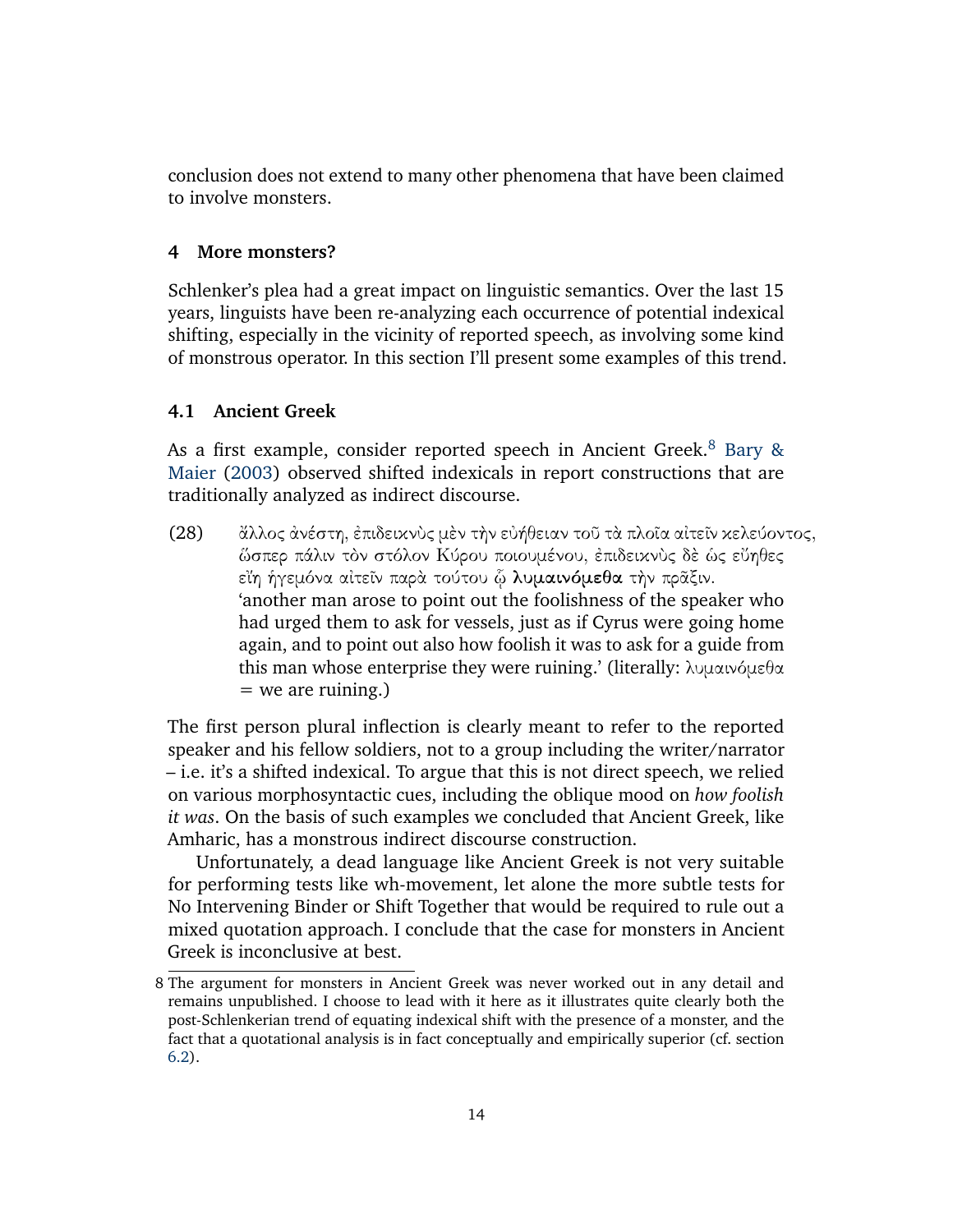### <span id="page-14-0"></span>**4.2 Role shift**

Role shift is a form of reporting found in many sign languages. It involves the reporter shifting her body and gaze away from the current addressee, while reproducing (or "constructing") the reported utterance. Inside a role shift the signed analogue of the first person pronoun, IX-1, i.e., typically the index finger pointing at the signer's own chest, is interpreted as a self-reference of the reported speaker, i.e. as a shifted indexical. Note on notation: signs are glossed in all capitals, role shift and some other non-manual markings are indicated with an overline.

(29) MOM  $\overline{IX-1}$  BUSY<sup>RS</sup> 'Mom's like, "I'm busy!"' [American Sign Language (ASL), [Lillo-Martin](#page-30-5) [1995](#page-30-5)]

Role shift is traditionally described as a form of direct speech, as witness the gloss in (29), but [Zucchi](#page-31-6) [\(2004\)](#page-31-6) and [Quer](#page-30-6) [\(2005\)](#page-30-6) argue against this approach, and, following Schlenker, propose alternative analyses in terms of indexical shifting operators.

In support of a monstrous analysis, [Quer](#page-30-6) [\(2005\)](#page-30-6) describes cases of mixed indexicality in Catalan Sign Language (LSC), where one indexical gets an indirect, unshifted interpretation, while another, typically the first person, gets shifted. Thus, the locative indexical HERE in (30), uttered in Barcelona, refers to Barcelona, despite the role shift that shifts the first person indexical IX-1.

<span id="page-14-1"></span>(30)  $\overline{IX_a}$  MADRID MOMENT<sup> $t$ </sup> JOAN THINK  $\overline{IX_1}$  STUDY FINISH HERE<sup>RS</sup> 'When he was in Madrid, Joan thought he would finish his study here.'  $\blacksquare$ LSC, [Quer](#page-30-6) [2005](#page-30-6)

[Schlenker](#page-31-7) [\(2014a\)](#page-31-7) applies the wh-movement test to establish that, in ASL, role shift is not direct discourse.

(31) BEFORE IX-a JOHN IN LA WHO IX-a SAY  $\overline{IX-1}$  WILL LIVE WITH HERE<sup>RS</sup> WHO? 'While John was in LA, who did he say he would live with there?' [ASL, [Schlenker](#page-31-7) [2014a](#page-31-7)]

The evidence is certainly more convincing than in the case of Ancient Greek, but is it enough to show we're dealing with a monster?

Concerning the wh-movement data, [Davidson](#page-29-5) [\(2015\)](#page-29-5) points out there is considerable variation here. For instance, although Schlenker's main ASL informant consistently allowed extractions like (31), his French informant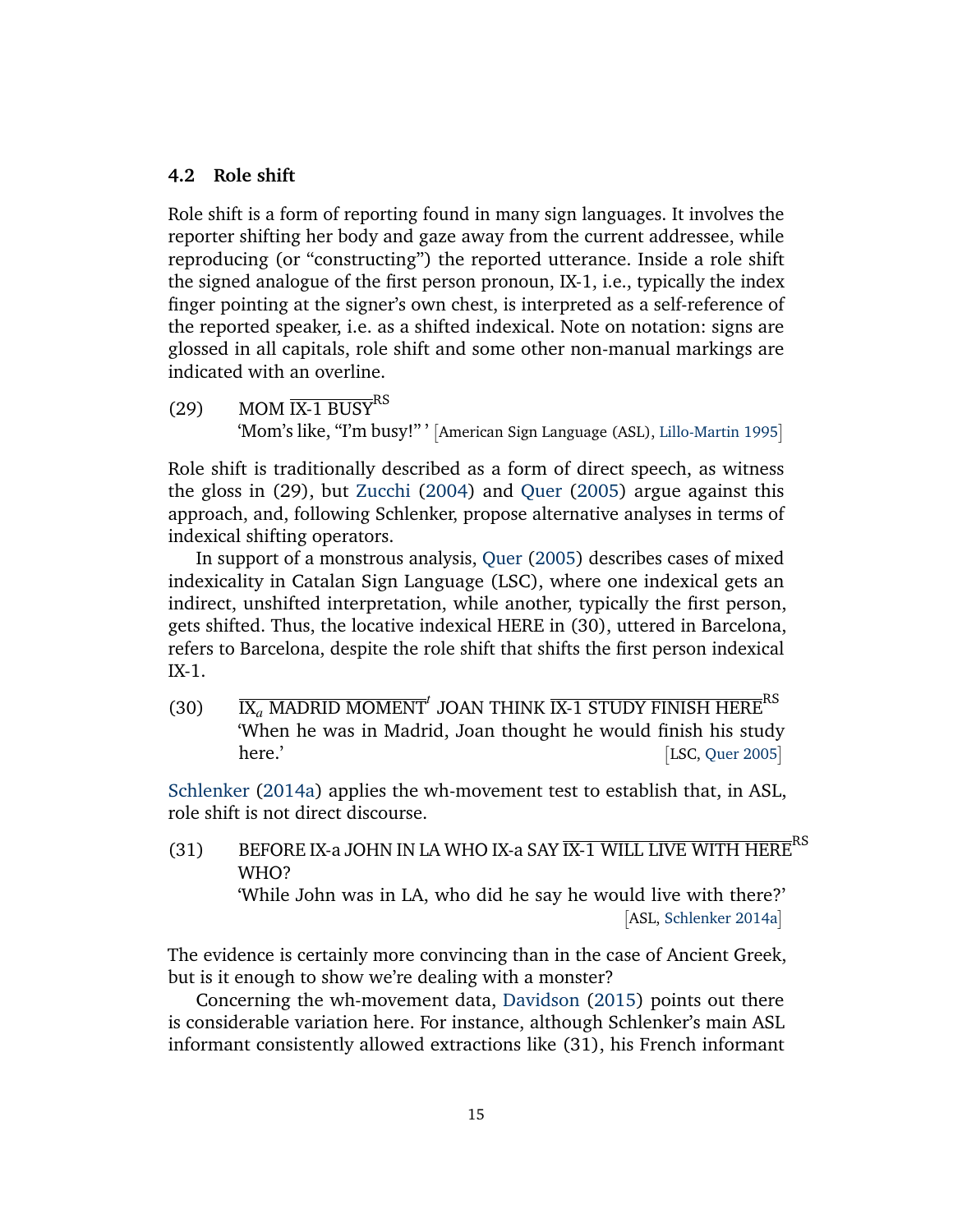rejected similar reports in French Sign Language. Moreover, related dependency tests like NPI-licensing show ASL role shift pattern with direct instead indirect discourse.

More fundamentally, though, as pointed out above, a mixed quotation approach to indexical shifting is in principle compatible with both wh-movement and mixed indexicality. To rule out such an analysis for Slave and Zazaki, we saw how Anand pointed to syntactic constraints like Shift Together and No Intervening Binder. But these have not been investigated in detail for signed languages. In fact, what evidence we have goes against Shift Together: since both HERE and IX-1 are in principle shiftable under role shift in LSC, they should shift together, but in [\(30\)](#page-14-1) they don't [\(Quer,](#page-30-7) [2011\)](#page-30-7). Preliminary findings from a small survey<sup>[9](#page-15-1)</sup> of signers of Sign Language of the Netherlands (NGT) show that some signers judge (32b) to be an adequate report of (32a), some even preferring it over the verbatim alternative in (32c).

- <span id="page-15-2"></span>(32) a. Martine's original utterance: IX-1 BETTER SIGN THAN MACHA
	- b. Macha's report: MARTINE  $\overline{IX-1}$  BETTER SIGN THAN  $\overline{IX-1}^{RS}$
	- c. Macha's report: MARTINE IX-1 BETTER SIGN THAN MACHARS

I conclude that the case for monsters in signed languages is still inconclusive. At this point a mixed quotation analysis may well be a viable alternative – assuming of course that mixed quotation is not itself a monster.

# <span id="page-15-0"></span>**4.3 Free indirect discourse**

A third example of a reporting construction that has been all too hastily analyzed as a monster comes from the domain of literature. Literary scholars have extensively studied free indirect discourse, a form of reporting a character's speech or thought that also exhibits characteristics of both direct and indirect discourse [\(Banfield,](#page-29-6) [1982;](#page-29-6) [Fludernik,](#page-30-8) [1995\)](#page-30-8). Consider the following passage.

(33) Dee knew she was in trouble. Tomorrow was her 40th birthday. What the hell was she supposed to do now?

Note that, for instance, the last sentence is not the narrator asking the reader what she is supposed to do. Rather, this question, and the otherwise temporally paradoxical *tomorrow was* statement before it, is to be interpreted as a kind of report of what the protagonist, Dee, is thinking.

<span id="page-15-1"></span><sup>9</sup> Martine Zwets and I ran a pilot experiment in 2012 where we presented videos of signed utterances, followed by role shift reports, to (near-)native signers of NGT, and asked them to judge the appropriateness of a given role shift report of a previous original utterance.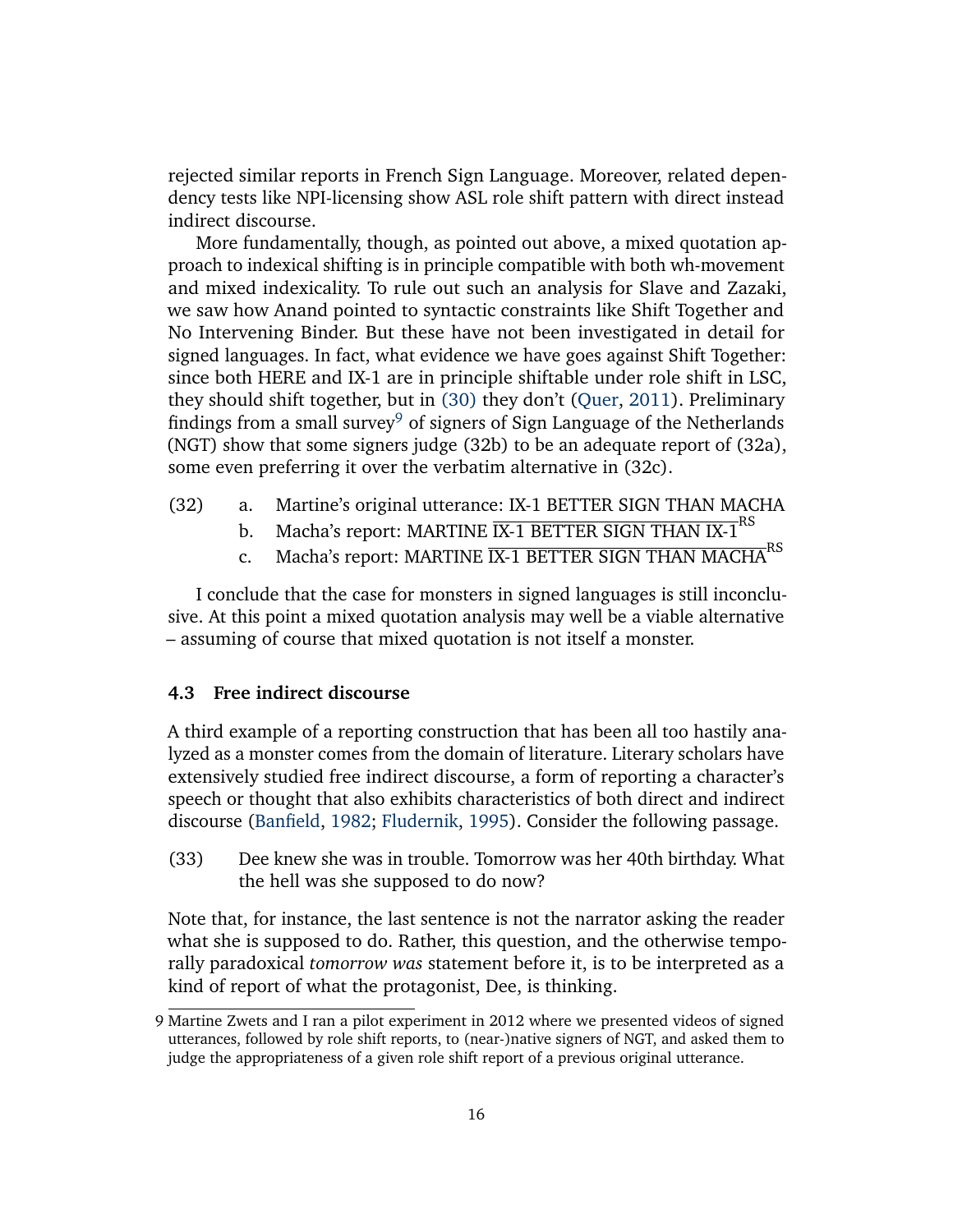The next thing to note then is that the indexicals *now* and *tomorrow* are shifted, i.e., they refer to the protagonist's present within the story, i.e. the day in which Dee is thinking these thoughts, not the day in which the narrator (let alone the writer) is telling the story. Now, thoughts can be presented in direct discourse in literary narratives, and this does not always require overt quotation marks, as in stream-of-consciousness passages, or interior monologues. But (33) is not direct discourse, because if it was we would have seen the original thought's present tense and first person, as in *Tomorrow is my 40th birthday. What the hell am I supposed to do now?*.

Based on the shifty behavior of temporal and locative indexicals, [Schlenker](#page-31-2) [\(1999\)](#page-31-2) already concluded that free indirect discourse involves a monstrous context shift. This general idea has been pursued in different directions.

[Schlenker](#page-31-8) [\(2004\)](#page-31-8) and [Eckardt](#page-29-7) [\(2014\)](#page-29-7) develop theories whereby semantic interpretation is relativized to two Kaplanian context parameters, a protagonist context *c* and a narrator context *C*. We then have two kinds of indexicals: person and tense are narrator-oriented, i.e., they are lexically specified to get their reference from *C*, while temporal and locative indexicals are protagonist-oriented, getting their reference from  $c$ . Typically,  $C = c =$ the Kaplanian utterance context, but in free indirect discourse *c* and *C* come apart. In the Schlenker and Eckardt analyses this divergence is handled in pragmatics.

[Sharvit](#page-31-9) [\(2008\)](#page-31-9), by contrast, introduces a bona fide (but phonologically unrealized) monstrous operator into the syntax of free indirect reports to handle the shift of  $c$  to the protagonist's thought context.<sup>[10](#page-16-1)</sup> I will argue below that the monstrous operator account is too weak to deal with a phenomenon known as language shift, which calls for a quotation-based analysis.

### <span id="page-16-0"></span>**4.4 Mixed quotation**

I have suggested a number of times above that instead of postulating a monster we can analyze the data in this section in terms of quotation. But we'd need a rather flexible form of quotation. The mixed indexicality in role shift or free indirect discourse shows that we cannot reduce these phenomena to direct speech or pure quotation. The natural candidate then is mixed quotation, which I already introduced with some examples in section [3.2:](#page-11-0)

<span id="page-16-2"></span><span id="page-16-1"></span><sup>10</sup> In fact, Sharvit does not really assume a split between context parameters. All indexicals are shifted; the appearance of unshifted third person and past morphemes is a matter of uninterpretable surface features transmitted from the silent operator.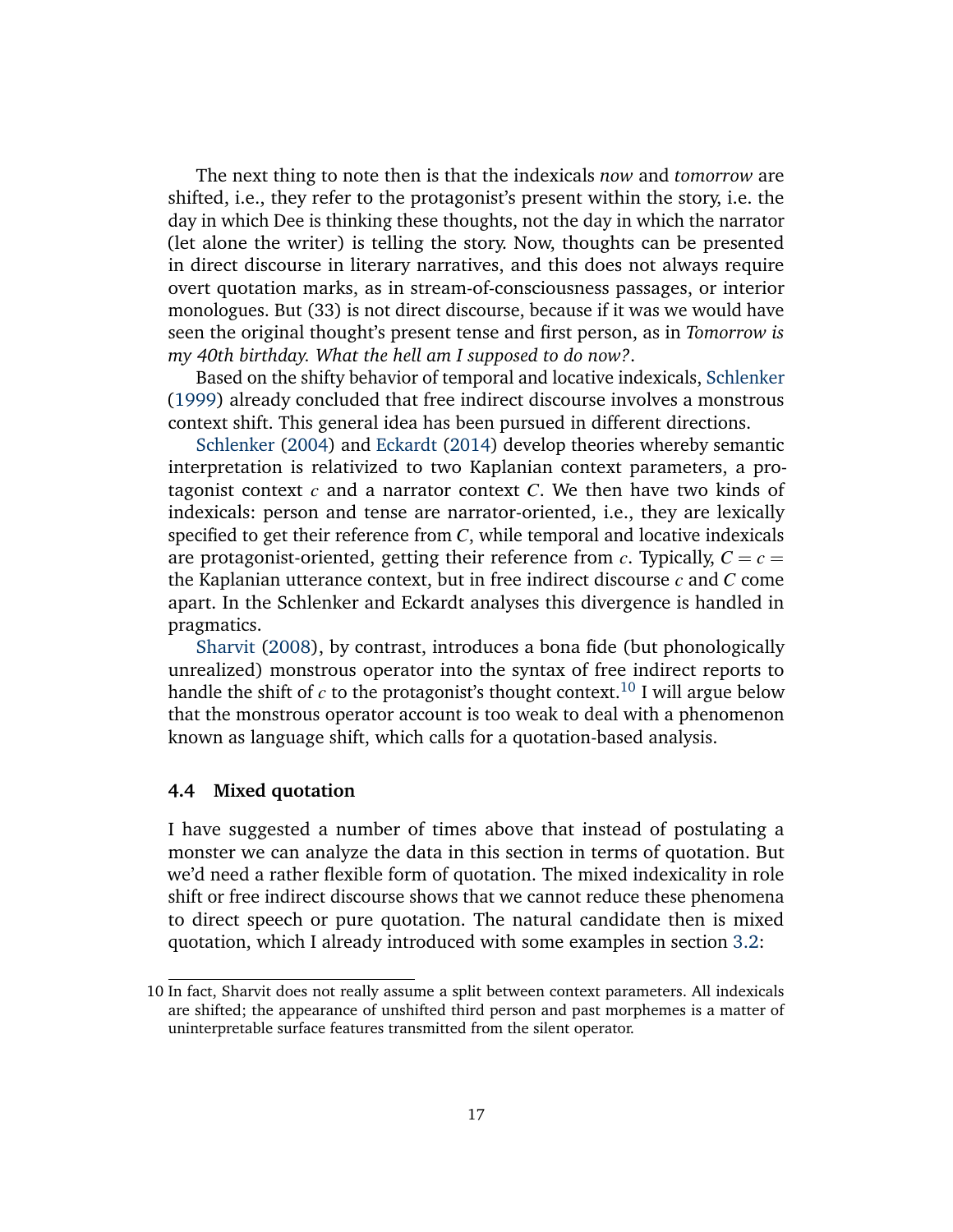- <span id="page-17-0"></span>(34) a. Quine said that quotation "has a certain anomalous feature."  $\left[ = (24) \right]$ 
	- b. Levi Foster, in fact, is the great-great-grandfather of Gov. Mike Foster of Louisiana, who said recently on a radio program that it would be "news to me" if anyone in his family had owned slaves.  $= (25)$

However, ironically, some philosophers have argued – in line with the linguists' reactions exemplified in the previous subsections – that, since it induces an indexical shift, as illustrated in [\(34b\),](#page-17-0) mixed quotation is itself a monstrous operator.

Recanati for instance writes:

On this view the quotation marks function as a context-shifting operator *d*. That operator combines with an expression  $σ$  (the expression within the quotation marks) to yield an expression of the same type, and shifts the context for the interpretation of σ from the current context *c* to the source context *c* 0 . [\(Recanati,](#page-31-10) [2008\)](#page-31-10)

[Zimmermann](#page-31-11) [\(2007\)](#page-31-11) makes this idea even more explicit. In his terminology, mixed quotations "allude" to past utterances, i.e., with [\(34a\)](#page-16-2) Davidson alludes to the utterance event of Quine writing the phrase 'has a certain anomalous feature'. Zimmermann introduces the following useful bit of notation:

(35)  $c + \alpha'' =$  the utterance context that  $a_c$ 's utterance of " $\alpha''$  in *c* alludes to.

With the help of (35) we can define the context shifting operation that explains the observed indexical shift in examples like [\(34b\):](#page-17-0)

(36) 
$$
["news to me"]c = [news to me]c+"news to me"
$$

However, this Zimmermann/Recanati analysis ignores the fact that, as Davidson already pointed out, there is a sense in which [\(34a\)](#page-16-2) is about Quine's actual words, not just about the content of what he said in some context or other. It may be hoped that an account that takes the mention component more seriously might be able to do without the monster – after all, we accounted for apparent indexical shift in direct speech by relying on mention rather than monsters.

[Potts](#page-30-9) [\(2007\)](#page-30-9) first formalized the hybrid use/mention nature of mixed quotation in a compositional semantic framework. He posits a two-dimensional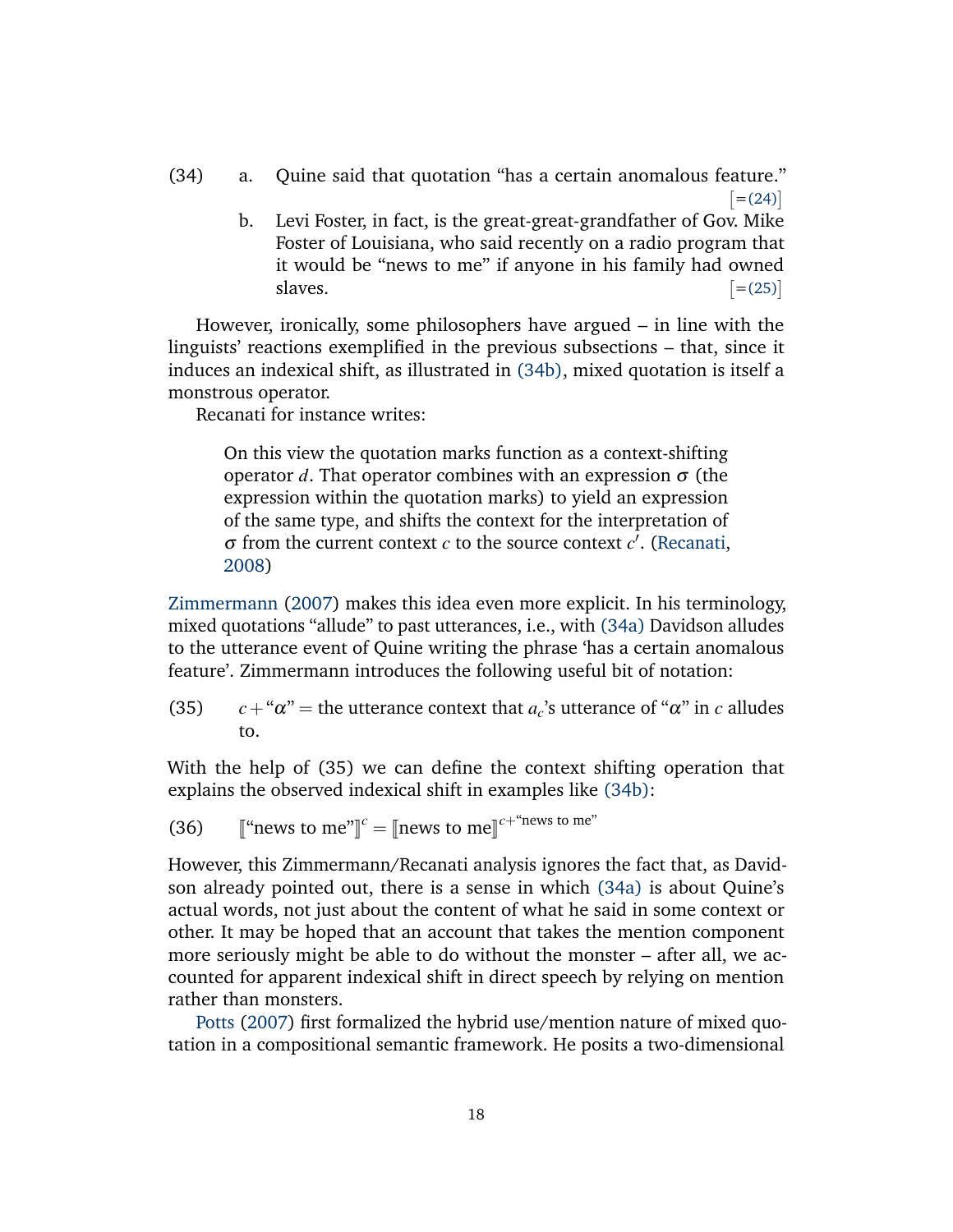logical form: the first dimension captures the use-component, i.e., the regular semantic contribution of the quoted phrase, while the second dimension captures the mention-component, i.e., the proposition that someone uttered these words:

 $(37)$   $[(34a)] \approx$  $[(34a)] \approx$  $[(34a)] \approx$  $\sqrt{\frac{1}{2}}$ Quine that quotation has a certain anomalous feature $\frac{1}{2}$  $\llbracket \text{Quine uttered 'has a certain anomalous feature'} \rrbracket$  $\setminus$ 

To derive such two-dimensional logical forms compositionally, the crucial step is shown in (38). Note: for simplicity I'm leaving out index parameters and assignment functions, and *utter* denotes the utterance relation between an individual and a sentence or phrase.

 $\setminus$ 

(38) 
$$
\begin{aligned}\n\llbracket \text{``has a certain anomalous feature''} \rrbracket^c &= \\
&= \sqrt{\llbracket \text{has a certain anomalous feature} \rrbracket^c} \\
\text{where', 'has a certain anomalous feature')}\n\end{aligned}
$$

In the first dimension, note that we're essentially just ignoring the quotation marks. In the second dimension, note the free variable *x* representing the anaphoric nature of the source of the quoted words, and the fact that the mixed quoted phrase here occurs in pure quotation. Semantic composition proceeds only in the first dimension, i.e. only the top component is affected by the embedding under a regular, Kaplanian indirect discourse operator.

Potts' analysis seems to capture the basic observation from Davidson, viz. that mixed quotation involves simultaneous use and mention, and it does so in a more or  $less<sup>11</sup>$  $less<sup>11</sup>$  $less<sup>11</sup>$  compositional framework. But it doesn't adequately handle indexical shifting. If we apply the account sketched above to [\(34b\)](#page-17-0) we get the wrong results. The problem lies in the first dimension, where the quoted expression receives its regular semantic interpretation, i.e., as if there were no quotation marks at all. For [\(34b\)](#page-17-0) this means that Levi said that it was news to me, the reporter, while Levi uttered the words 'news to me', thereby presumably referring to himself.

The solution is to introduce a semantic indexical shifter, i.e., a monster, in the logical form. If we just insert something like the Zimmermann/Recanati monster in the use-dimension of (38) we will get the truth conditions right:

(39) 
$$
\left[\text{``news to me''}\right]^{c} = \left\langle \text{{}[news to me]}^{c+{}`news \text{ to me''}} \right\rangle
$$

<span id="page-18-0"></span><sup>11</sup> [Pagin & Westerståhl](#page-30-3) [\(2011\)](#page-30-3) argue that the pure quotation component that Potts' account builds makes the account non-compositional, but this subtlety need not concern us here.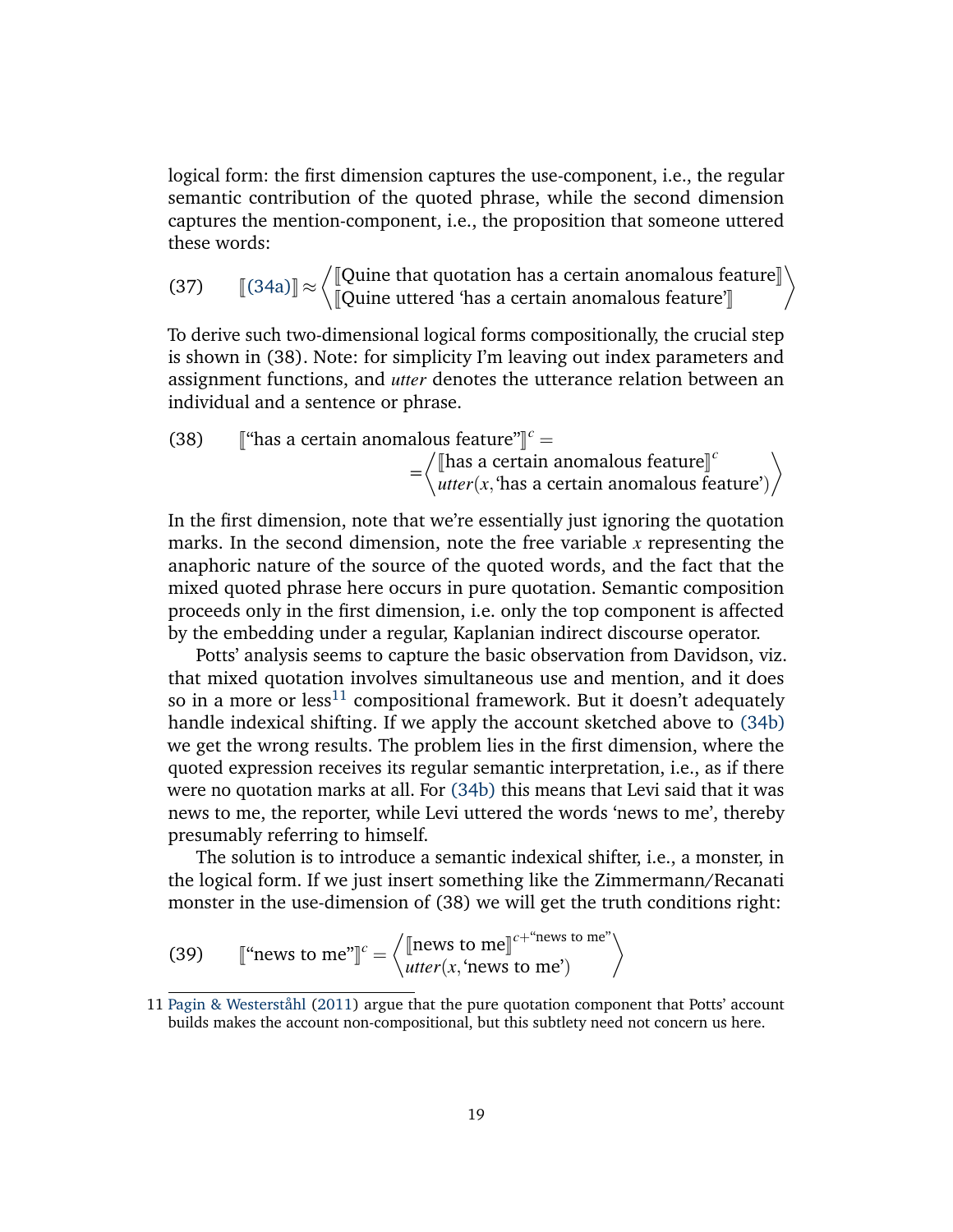So even Potts's account, which tries to take seriously the mention component of mixed quotation, ends up postulating a monster.

In sum, mixed quotation is not direct discourse or pure quotation, but it does involve indexical shift. Hence, as with role shift and free indirect discourse, philosophers and linguists have been trying to deal with it in terms of a monstrous operator. This effectively undermines my case against monsters in the previous subsections, where I suggested that mixed quotation may offer an alternative to the monstrous analyses. Hence, in the remainder of the paper I will first argue that monstrous approaches to mixed quotation are fundamentally unsatisfactory (section [5\)](#page-19-0), and then proceed to provide an alternative monster-free analysis of mixed quotation (section [6.1\)](#page-23-1), which I then extend to cover the rest of the phenomena discussed in this section (section [6.2\)](#page-25-0).

#### <span id="page-19-0"></span>**5 Beyond monstrous**

In this section I argue that the monstrous proposal for mixed quotation in [4.4](#page-16-0) is fundamentally too weak. Monstrous approaches cannot account for what Recanati has called language shifts. Language shift is really the hallmark of a use/mention shift.

#### <span id="page-19-1"></span>**5.1 Language shifts**

A characteristic feature of direct speech is that we may quote someone in their own language, dialect, or idiolect.

(40)  $\alpha$ . Wolfgang asked "Hast du Hunger?" and I answered "Ja." [[Clark & Gerrig](#page-29-8) [1990](#page-29-8)] b. "Nothingth changed!" he yelled. "By God, Thally, you're the meaneth, thtubborneth, bitchieth, mule-headedeth, vengefulleth cold-blooded therpent in the Thtate of Vermont." idem

Note that such language shifts between a report and the surrounding text are usually unacceptable in indirect discourse [\(Banfield,](#page-29-9) [1973\)](#page-29-9).

(41) a. \*Wolfgang asked if ich Hunger hatte. b. ??He yelled that nothingth changed and he added that Thally was

the meaneth, thtubborneth, bitchieth, . . .

The contrast between (40) and (41) is readily explained on the traditional analysis in which direct speech is just a relation between an individual and a linguistic entity, while indirect speech involves the reporter rephrasing the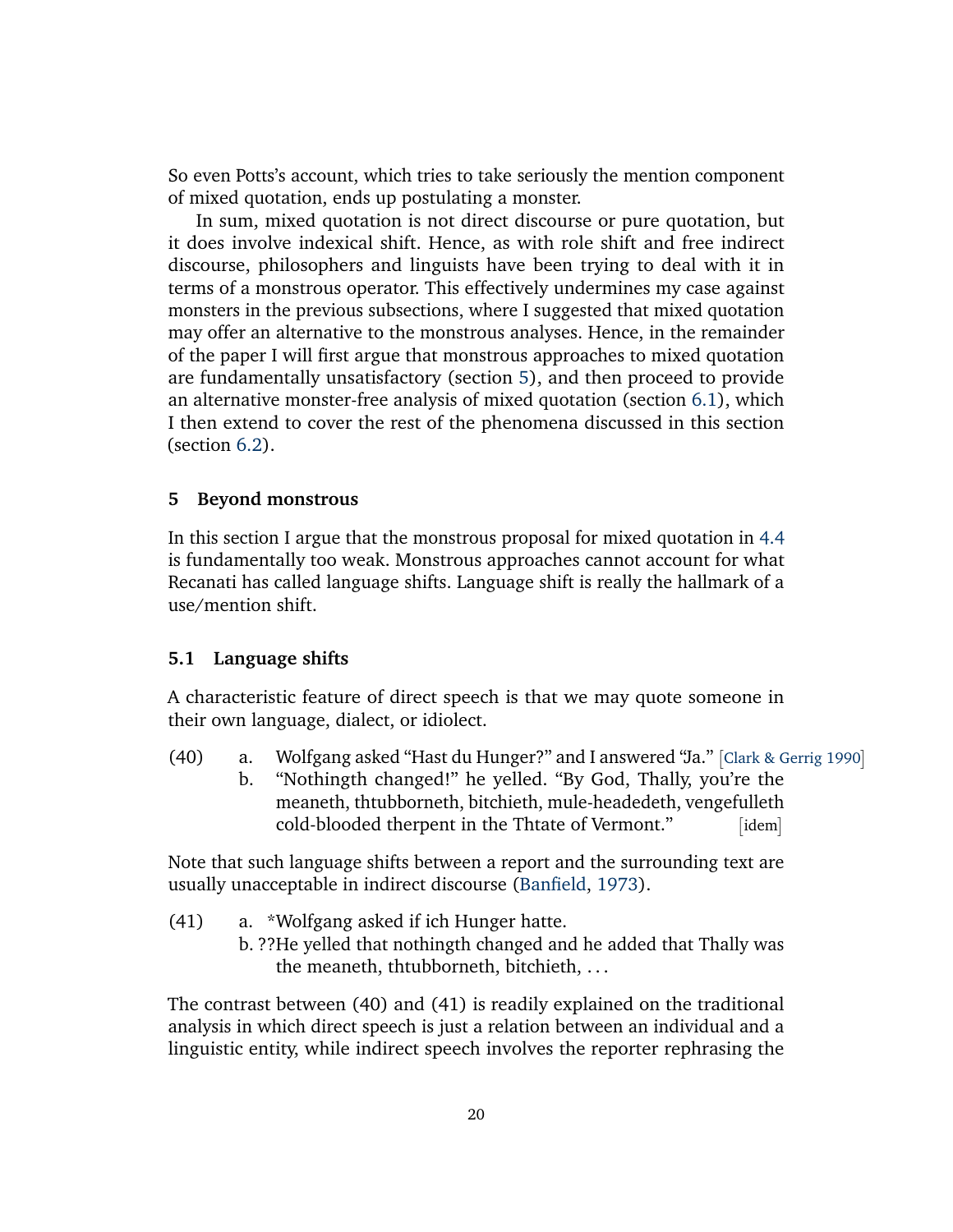content of the reported speech act from her own perspective. Essentially then, the examples in (40) are similar to cases of pure quotations of non-English expressions, or even non-expressions or gibberish:

- (42) a. 'Ich habe Hunger' is a German sentence.
	- b. 'iefn9' contains a numeral and is not a word.

There are many different analyses of pure quotation – classics include the proper name, disquotational, demonstrative and demonstration theories – all of which are able to deal with examples like these (cf. [Cappelen & Lepore](#page-29-0) [2012;](#page-29-0) [Saka](#page-31-1) [2013;](#page-31-1) [Maier](#page-30-2) [2014c\)](#page-30-2). In this paper I remain agnostic about which pure quotation analysis is best. I have sketched a disquotational analysis in section [2.2.2,](#page-5-1) so I'll stick with that below. Nothing much hinges on this choice.

We find language shifts also in mixed quotation (43) and free indirect discourse  $(44)$ .<sup>[12](#page-20-1)</sup>

- <span id="page-20-3"></span><span id="page-20-2"></span> $(43)$  a. Nicola said that Alice is a "philtosopher". [[Cappelen & Lepore](#page-29-10) [1997](#page-29-10)]
	- b. Bush said that the enemy "misunderestimates me"  $[$ [Maier](#page-30-4) [2014b](#page-30-4) $]$
	- c. A doctor tells him he is like a "vieille femme hystérique" [[de Brabanter](#page-29-11) [2010](#page-29-11)]
- <span id="page-20-4"></span> $(44)$  a. She was angry. Oh, how they misunderestimated her! [[Maier](#page-30-10) [2014a](#page-30-10)] b. Ah well, her fathaire would shoorly help her out, she told John in her thick French accent.
	- idem c. Brainy Smurf was not going to give up. Tomorrow was Smurfday, wasn't it? The perfect time to smurf his big surprise. How they would smurf!

The various analyses reviewed in the previous section (e.g., Zimmermann's or Potts's for mixed quotation, or Sharvit's for free indirect discourse) use a monster to shift the context and thereby also the interpretation of indexicals. But since language is not a Kaplanian context parameter, this does not account for language shifting.

#### <span id="page-20-0"></span>**5.2 Supermonsters?**

A natural response from the monster-theorist would be to extend the notion of a context shifting operator to include language shifting by simply adding the language of utterance as just another contextual parameter. Thus, Recanati writes:

<span id="page-20-1"></span><sup>12</sup> I predict and suspect that similar shifts are allowed under role shift in sign language, but I don't have the data to back that up.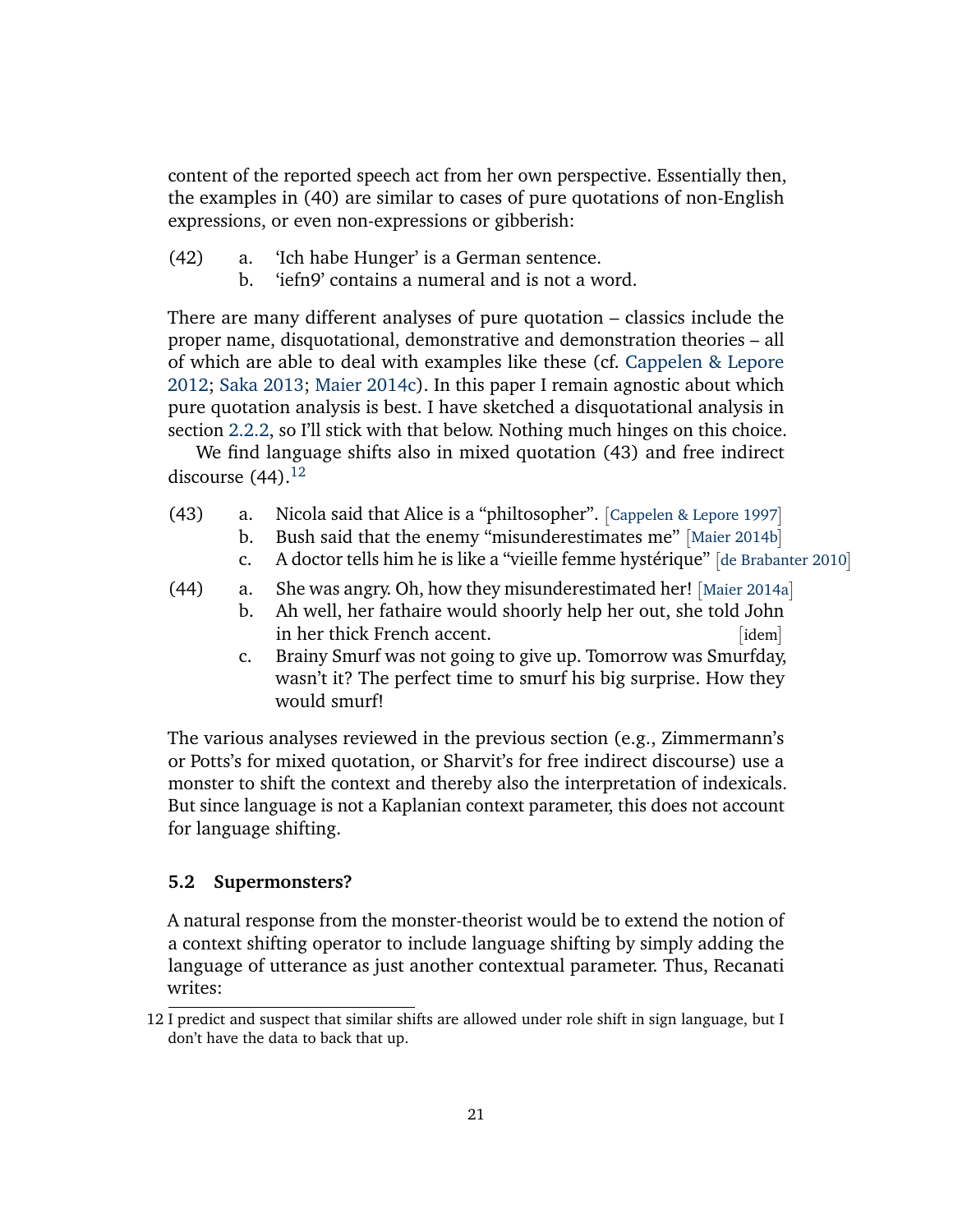[\[\(43a\)\]](#page-20-2) involves what I dubbed a language-shift: the words within the quotation marks are interpreted as belonging to the 'language' (idiolect) of the source, and this affects not only their content but also their linguistic meaning or character. Yet, as I pointed out in several places, the two phenomena can be unified if we let the language spoken in a context be one of the coordinates of the context in question. [Recanati](#page-31-10) [2008:](#page-31-10)452

In other words, by switching to "supercontexts", which contain the language under consideration as a parameter, we can analyze mixed quotation (or free indirect speech) as involving a "supermonster" that shifts those.<sup>[13](#page-21-1)</sup>

Concretely, supercontexts are quadruples,  $\langle s_c, t_c, w_c, L_c \rangle$ , where  $L_c$  denotes the language of *c*. In Zimmermann's terminology, the context alluded to by the reporter's use of a mixed quotation  $(c + \alpha)$  will have the language of the quoted speaker as its language parameter. This seems to give the right result for examples like [\(43b\).](#page-20-3) By uttering [\(43b\)](#page-20-3) I allude to some earlier occasion where Bush uttered 'misunderestimates me', in his own idiosyncratic variety of English, Bunglish. The allusive mixed quotation rule tells us to evaluate the mixed quoted expression relative to that utterance context, i.e. relative to Bush as the first person agent and to Bunglish as the language under consideration:

(45) 
$$
\begin{aligned} \mathbb{I}^{\text{``misunderestimates me''}} \mathbb{I}^{\langle \text{Emar}, \dots, \text{English} \rangle} &= \\ &= \left[ \text{misunderstimates me} \right] \mathbb{I}^{\langle \text{Bush}, \dots, \text{Bunglish} \rangle} \end{aligned}
$$

The effect is that while the part outside the quotation (*Bush said that the enemy*) is interpreted according to the rules of English, the quoted phrase (*misunderestimates me*) is interpreted according to the semantic rules of Bush-English.[14](#page-21-2)

#### <span id="page-21-0"></span>**5.3 Against supermonsters**

On the surface, this solution looks like a straightforward, minor extension of the use of monsters in an otherwise traditional Kaplanian framework. However, while Kaplan's strict ban on monsters may prove untenable as a language universal in light of the Schlenker/Anand data, I will argue that allowing these supermonsters is unacceptable because it involves a fundamental confusion between semantic context-dependence (viz. indexicality)

<span id="page-21-1"></span><sup>13</sup> The term supermonster is borrowed from [Schlenker](#page-31-7) [\(2014a\)](#page-31-7) who uses it to characterize role shift data that require quotation-like faithfulness in addition to indexical shifting.

<span id="page-21-2"></span><sup>14</sup> Cf. [Shan](#page-31-12) [\(2011\)](#page-31-12) for a fully developed formal proposal along these lines.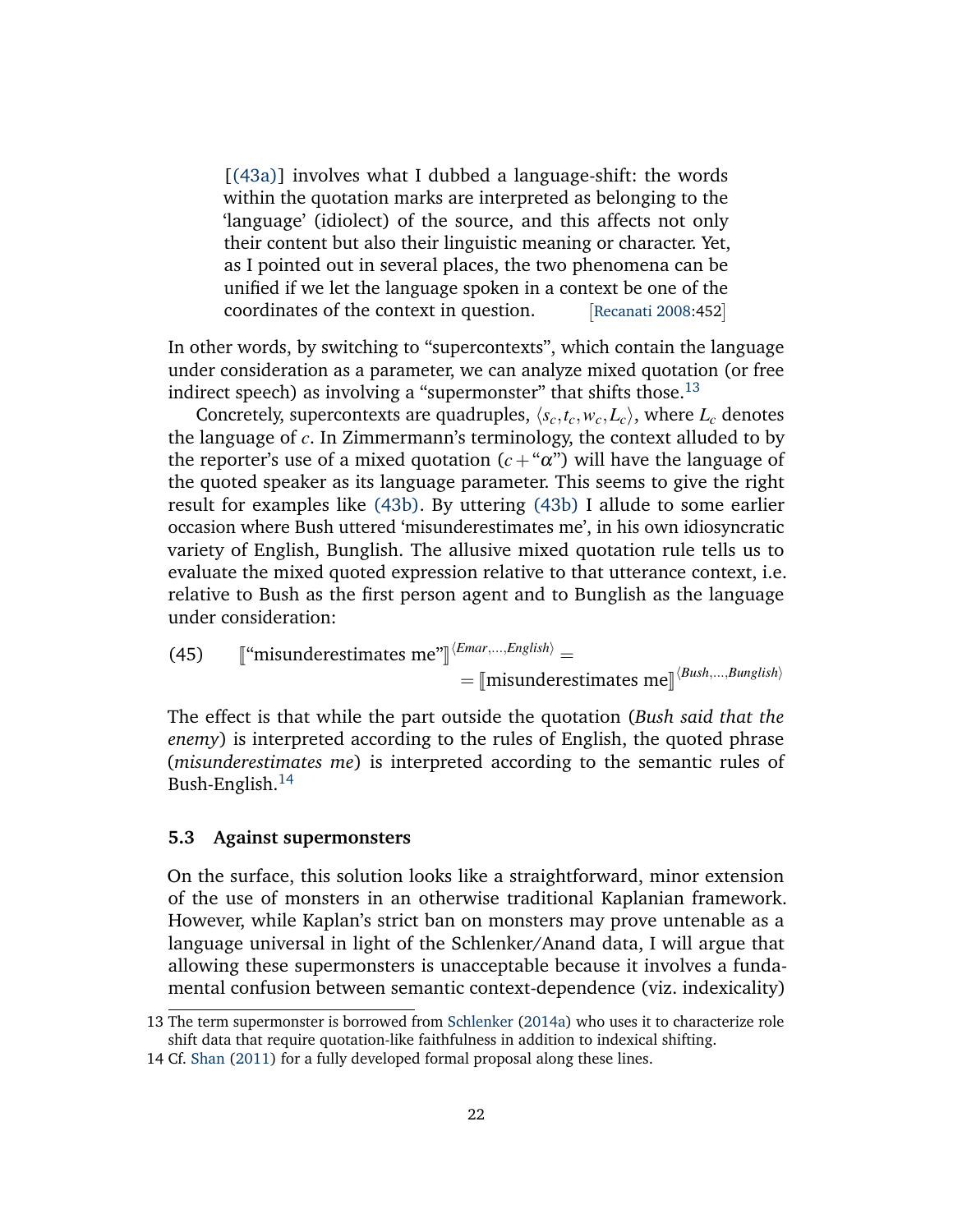and pre-semantic context-dependence (viz. language-dependence), which in turn means giving up on some of the key selling points of Kaplan's *Logic of Demonstratives*.

As a first, concrete illustration, let's consider the effect of introducing supercontexts on Kaplan's analysis of the a priori. Kaplan's original semantics allows us to capture the notions of a priori and a posteriori truth as distinct from the metaphysical notions of necessity and contingency. A sentence uttered in a context  $c$  is necessarily true iff the content it expresses in  $c$  is true in all indices. A sentence is true a priori iff it cannot be uttered falsely, i.e. iff it is true in every utterance context (relative to the actual index associated with that context).

(46) a. an utterance of  $\varphi$  in *c* is necessarily true iff for all *i*:  $[\![\varphi]\!]_i^c = 1$ <br>b. a septence  $\varphi$  is a priori true iff for all  $c: [\![\varphi]\!]_i^c = -1$ b. a sentence  $\varphi$  is a priori true iff for all  $c: [\![\varphi]\!]_{\langle w_c,t_c \rangle}^c = 1$ 

Sentences like *2+2=4* or *Kripke = Kripke* come out a priori and necessary; my utterance of *I am Emar* comes out necessary but not a priori; and *I am here now*, *I exist*, and *I'm uttering this sentence* are a priori but not necessary.

When we allow supercontexts, the definition of the a priori in (46b) becomes vacuous, because no sentence is true in all languages. For instance, I can easily imagine a supercontext *c* <sup>0</sup> with a language just like English except that '2' denotes the number 1, making  $2+2=4$  a false utterance, relative to  $c'$ .

This argument bears a striking resemblance to Kripke's earlier argument that language-dependence is not intensional:

One doesn't say that 'two plus two equals four' is contingent because people might have spoken a language in which 'two plus two equals four' means that seven is even. [\(Kripke,](#page-30-1) [1980\)](#page-30-1)

Similarly, for the Kaplanian system, we wouldn't want to say that the truth of *I am here now* or *2+2 = 4* cannot be known a priori merely because there are possible supercontexts where people speak a language in which *I* denotes Frege and *am here now* denotes the property of being an idiot.

Language-dependence is neither intensional (i.e., index-dependent), nor indexical (i.e., context-dependent, in the sense of Kaplan's logic) – it does not really belong to the realm of semantics at all.

Semantics can associate meanings with expressions . . . but given an utterance, semantics can't tell us what expression was uttered or what language it was uttered in. This is a presemantic task. [\(Kaplan,](#page-30-0) [1989\)](#page-30-0)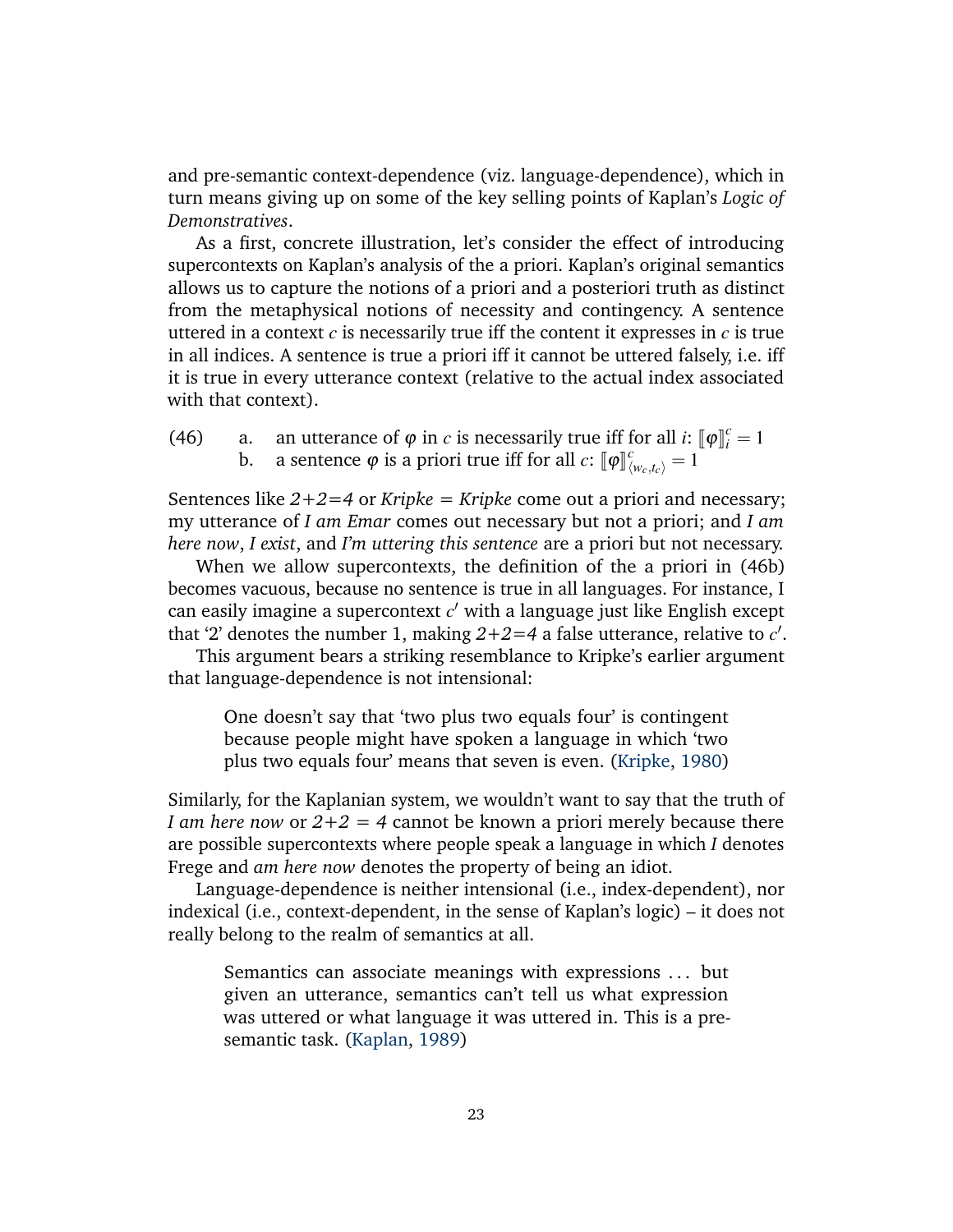Somewhat idealized, the job of a semanticist is to take a language (with a syntactic specification of its grammatically well-formed sentences, preferably formalized in terms of a finite set of syntactic rules and a lexicon), and capture, in a systematic and empirically adequate way, how the truth conditions of the well-formed sentences of this language derive from a set of basic meanings associated with the lexical units. Kaplan has shown that a theory of indexical context-dependence has a place in such a conception of semantics. But a theory of language-dependence does not, because we're always giving a semantics relative to a given (fragment of a) language.

If language-dependence is indeed of a fundamentally different nature than indexical context-dependence, then the notion of a supercontext, unifying these two types of context-dependence, is a non-starter. Consequently, supermonsters, i.e., semantic operators that shift supercontexts, should be avoided at all cost.

Where does this leave us? A regular monster is not powerful enough to capture the language shifting phenomena observed in section [5.1,](#page-19-1) but supermonsters are conceptually ill-founded. I suggest we go back to Kaplan's original strategy for dealing with indexical shifts, as outlined in section [2.2:](#page-4-0) explain away the apparent shifts as the result of a use/mention distinction. In the following I will push this strategy further by first providing a monster-free analysis of mixed quotation and then analyzing the other phenomena from section [4](#page-13-0) in terms of that mechanism.

#### <span id="page-23-0"></span>**6 A quotational alternative**

#### <span id="page-23-1"></span>**6.1 Mixed quotation without monsters**

Having argued against the monstrous and supermonstrous accounts of mixed quotation I sketch here a monster-free account of the phenomenon. I will then use this to analyze the other putatively monstrous phenomena from section [4.](#page-13-0) The analysis of mixed quotation I sketch here is based on the so-called presuppositional analysis of mixed quotation that I have developed elsewhere [\(Maier,](#page-30-4) [2014b\)](#page-30-4).

The intuition behind the current approach to mixed quotation is that a mixed quotation denotes "what the original speaker referred to when she uttered the quoted phrase", i.e. the meaning of (47a) can be paraphrased as  $(47b):^{15}$  $(47b):^{15}$  $(47b):^{15}$ 

<span id="page-23-2"></span><sup>15</sup> This informal paraphrase is the starting point of other approaches as well, cf. e.g. [Recanati](#page-31-5) [\(2001\)](#page-31-5).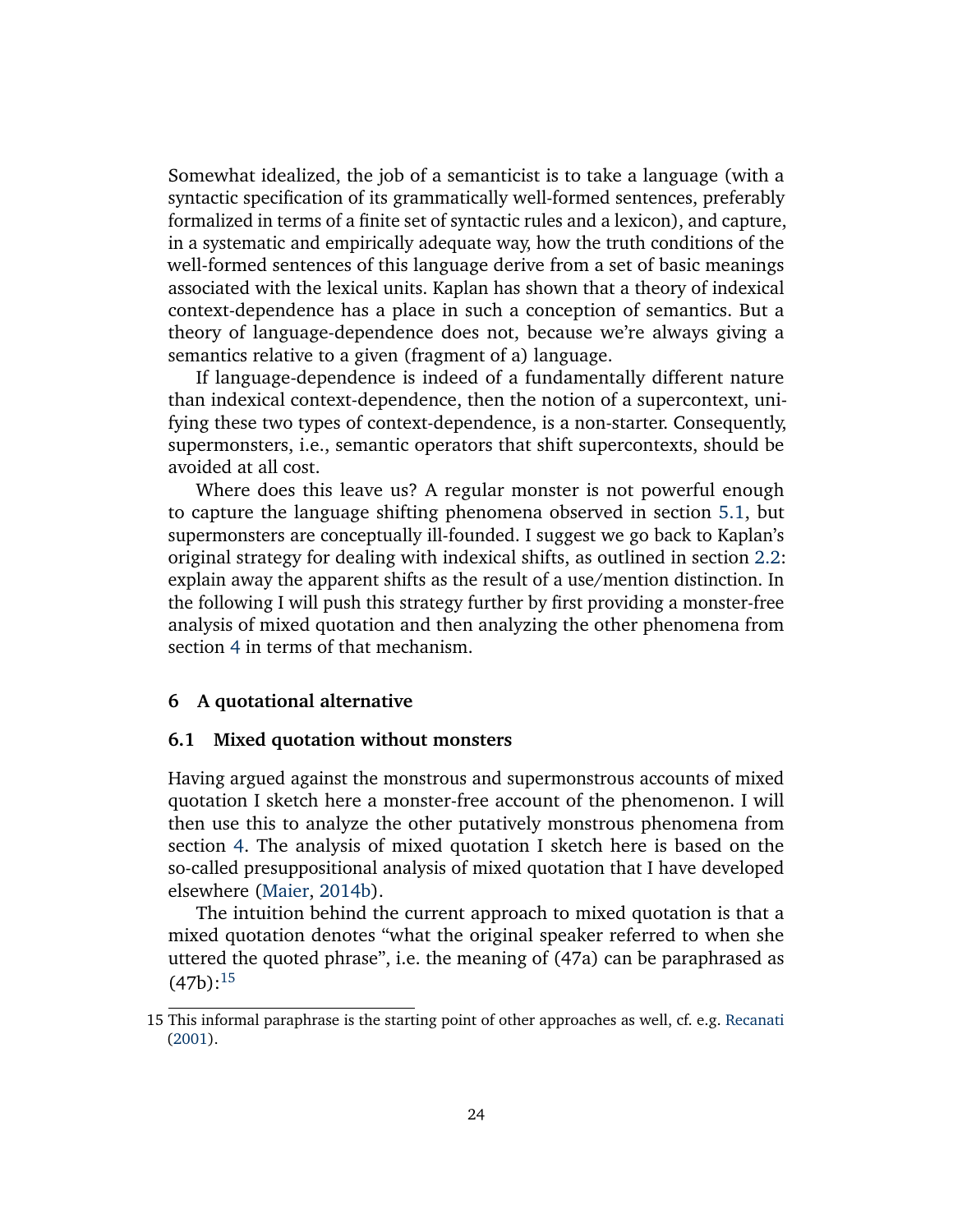- (47) George said that the enemy "misunderestimates me"
	- $\approx$  George said that the enemy does what he referred to as 'misunderestimates me'.

Crucially, as in Potts's account, the paraphrase involves a reduction to pure quotation, for which, I assume, we already have a suitable theory in place – the disquotational theory from section [2.2.2](#page-5-1) will do for now. We can simplify our informal paraphrase a little by splitting it up into two components: (i) George said that the enemy has property  $X$ , and (ii) George used the expression *misunderestimates me* to refer to *X*. This split corresponds roughly to Potts's split between a use-dimension and a mention-dimension, respectively. I want to remain agnostic about the semantic/pragmatic status of the mentiondimension (i.e. is it presupposition, conventional implicature, or otherwise not-at-issue), so I'll adopt a simple two-dimensional logical form. In the mention-dimension I'll use the shorthand  $refer(x, y, z)$  for *x* used the expression *y* to refer to *z*. Applied to our example:  $16$ 

(48) *George said that X*(*the enemy*) *refer*(*George*,'misunderestimates me',*X*)  $\setminus$ 

The crucial difference with Potts's two-dimensional proposal is that the two dimensions are linked and underspecified in this logical form: the at-issue component and the mention component share a free property variable *X*. The idea is that exactly which property it is that George referred to, and that he allegedly ascribes to the enemy, is not part of the semantics. As far as semantics is concerned, the expressions in the mixed quoted phrase, i.e., the shifted indexical *me* and the language shifted portmanteau *misunderestimate*, are only mentioned, not used. This is an essential step in avoiding monsters. However, the logical form in (48) doesn't yet do justice to the intuition of shifting, i.e., that *me* here refers to George. For this we have to turn to the pragmatic resolution of the underspecified *X*.

$$
\llbracket \text{``$\alpha$''}\rrbracket = \left\langle \begin{matrix} X \\ \text{refer}(x, \text{``$\alpha$}', X) \end{matrix} \right\rangle
$$

Here, *x* is a free variable that should pick out the source of the quotation, and *X* is a free variable of the type corresponding to the syntactic category of  $\alpha$ . Like Potts we have to assume that a mixed quoted expression has a syntactic category that corresponds to a semantic type. The difference with Potts' account is that  $\alpha$  need not be semantically interpretable. We need to know that *misunderestimate* is a transitive verb, expressing a relation, but we don't need to know exactly what relation it expresses in order to interpret (47).

<span id="page-24-0"></span><sup>16</sup> We can derive such two-dimensional logical forms compositionally with a rule like: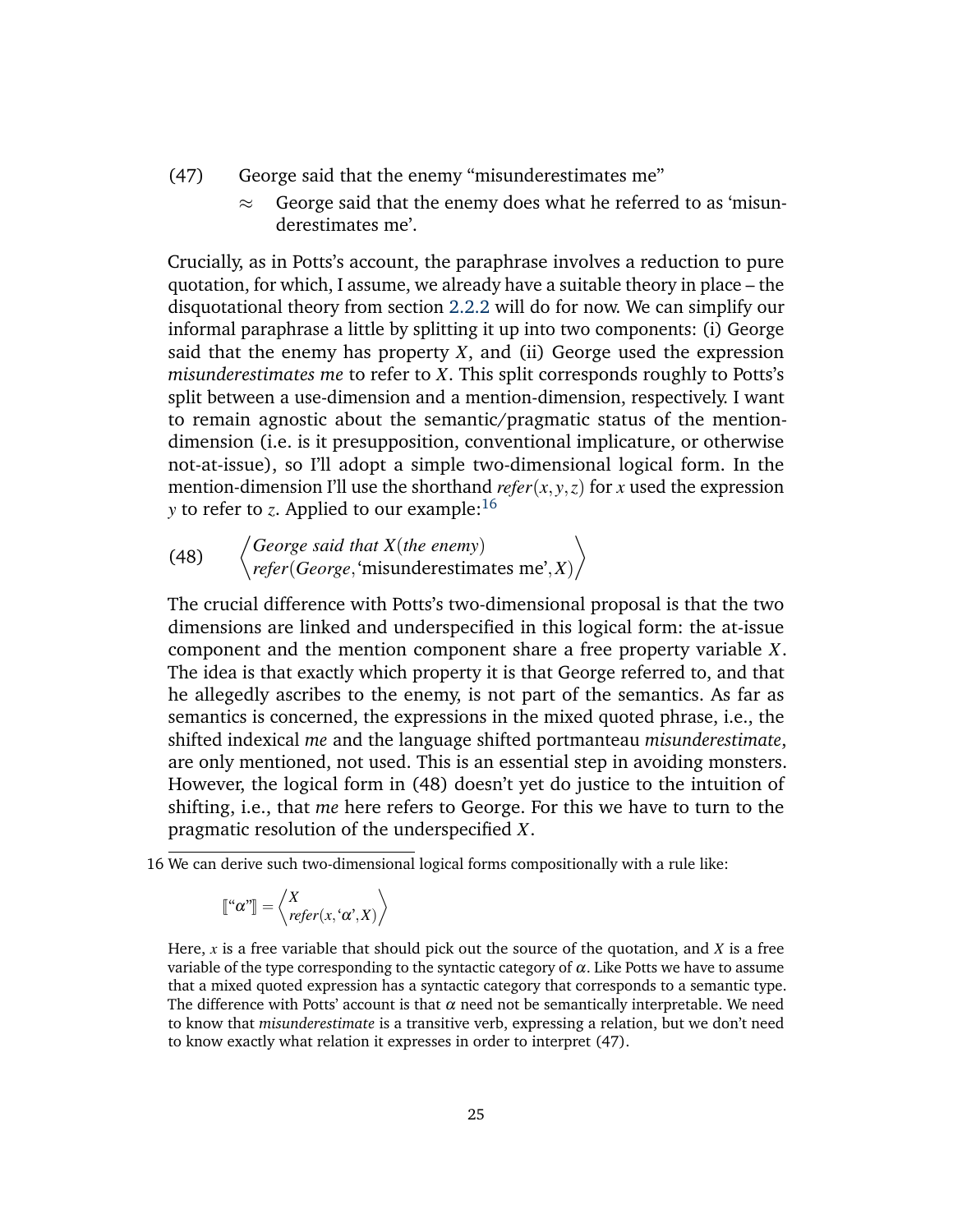Let's start with the language shift. If the context provides information about George's idiolect, e.g. that he sometimes uses a verb *misunderestimate* to mean 'underestimate based on misunderstanding' we use that information to pragmatically narrow down the range of possible values for *X*. If the context provides no such clues, the interpreter will just have to accommodate that George used it to refer to *something*. In this way we effectively shift from the reporter's to the reportee's language, but without the need for supermonsters.

Then the indexical shift. The key is to assume that, unless there is evidence to the contrary, the quoted speaker's language is the same as the reporter's i.e., English, in this case. Indeed, it seems rather safe to assume that George used *me* as a first person pronoun, i.e., to refer to himself. This explains the intuition of indexical shifting, pragmatically, without a monster.

In sum, we predict both language and indexical shifting effects, based on a two-dimensional use-plus-mention semantics and some pragmatic inferences, rather than through the invocation of a (super)monster.

#### <span id="page-25-0"></span>**6.2 Apparent monsters as mixed quotation**

Our monster-free analysis of mixed quotation can handle all our examples of mixed quotation with indexical shift (section [4.4\)](#page-16-0) and language shift (section [5.1\)](#page-19-1). We can also use it to re-analyze the apparent monsters in Ancient Greek as instances of mixed quotation. That is, instead of postulating monsters in the syntax of some ancient Greek reporting constructions, we can postulate typographically unmarked quotation in the Greek text. On such an alternative conception, the underlying logical form of [\(28\)](#page-13-3) is something that in modern English we would express with overt mixed quotation, like this:

(49) Another man arose to point out the foolishness of the speaker who had urged them to ask for vessels, just as if Cyrus were going home again, and to point out also how foolish it was to ask for a guide from this man "whose enterprise we are ruining."

With this move we would in effect formalize a widespread intuition among classical scholars that cases like our [\(28\)](#page-13-3) involve a kind of indirect-to-direct switch that is typical of oral storytelling and early writing in various languages (Rajić, [2008;](#page-30-11) [Richman,](#page-31-13) [1986;](#page-31-13) [Maier,](#page-30-12) [2015b\)](#page-30-12).

This leaves role shift and free indirect discourse. Can we re-analyze the examples of section [4.2](#page-14-0) and [4.3](#page-15-0) in terms of our non-monstrous mixed quotation? Such an analysis is supported by the fact that both constructions are known to have some seemingly quotational characteristics.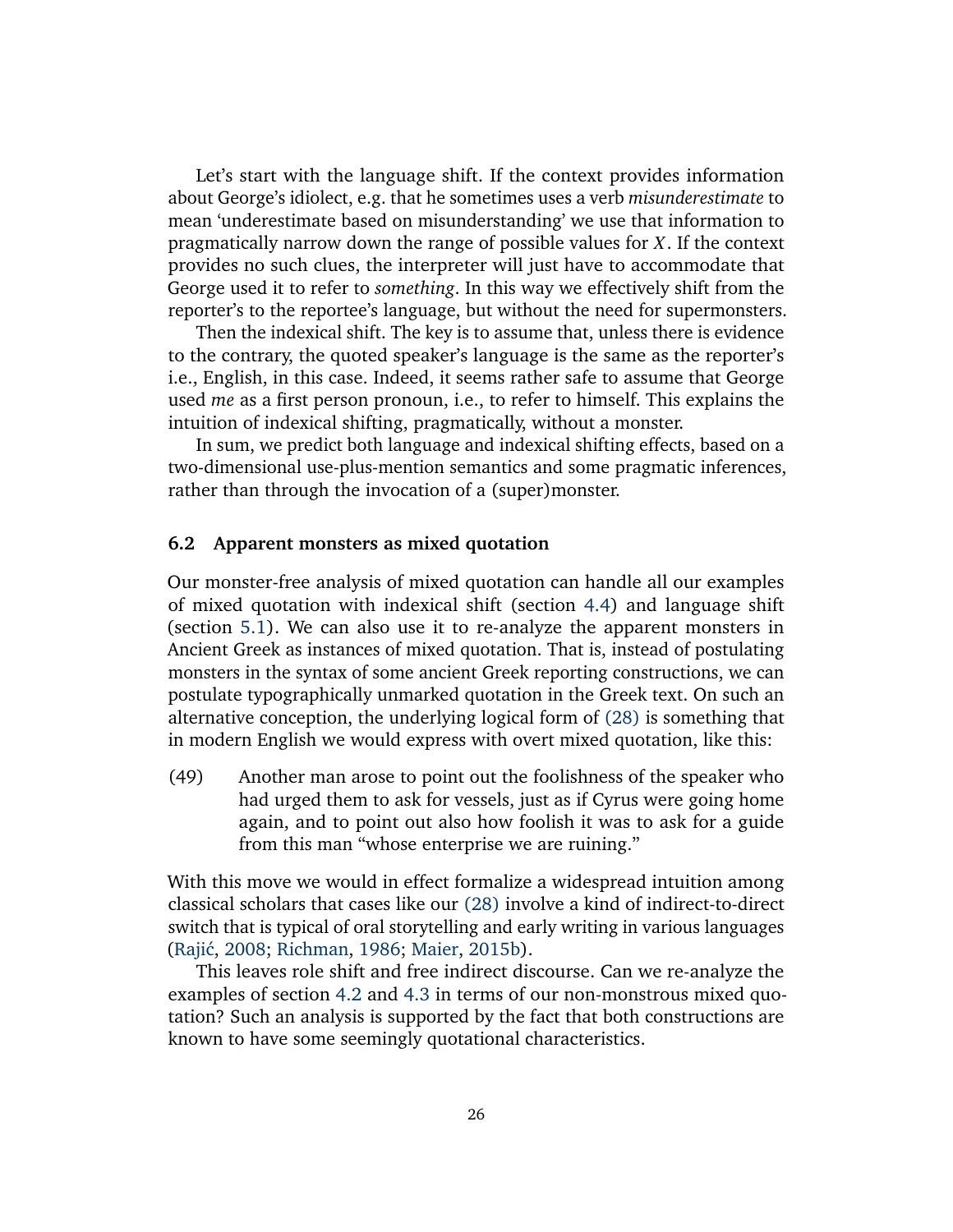Role shift is traditionally seen as the equivalent of quotation in spoken language, primarily because it allows the reporter to faithfully reproduce not just the content, but also various non-linguistic, "iconic" features of the reported speech/sign act. For instance, signing with a happy face during the role shift indicates that the reported speaker or signer was happy [\(Schlenker,](#page-31-14) [2014b;](#page-31-14) [Davidson,](#page-29-5) [2015\)](#page-29-5).

Free indirect discourse is traditionally described as a "blend" of direct and indirect speech. It shares with direct speech a faithfulness to the form or "(internal) wording" of the original thought or speech [\(Schlenker,](#page-31-8) [2004\)](#page-31-8). This explains the faithful renditions of pauses, hedges, and exclamations [\(Banfield,](#page-29-6) [1982\)](#page-29-6). Free indirect reporting even allows the narrator to use unfamiliar phrases from the subject's (internal) dialect or idiolect, as we saw in the language shift examples from section [5.1](#page-19-1) [\(Fludernik,](#page-30-8) [1995;](#page-30-8) [Maier,](#page-30-10) [2014a\)](#page-30-10).

All of these facts are very difficult to reconcile with monstrous indirect discourse analyses, like those in sections [4.2](#page-14-0) and [4.3.](#page-15-0) What's more, as I argued in [5.3,](#page-21-0) the language shifting data are even fundamentally beyond a monstrous approach. Unfortunately, a straightforward mixed quotation approach for these phenomena would look somewhat ad hoc. In both role shift and free indirect discourse it seems to be the case that the entire report is faithful/iconic and hence, presumably, within the scope of some kind of clausal mixed quotation, with the only exceptions being some pronouns and indexicals. So, rather than a subclausal switch from indirect to direct, what we have in these cases is more like a full direct speech with occasional "holes". In the next subsection I'll introduce the notion of unquotation to make this idea more precise.

#### <span id="page-26-0"></span>**6.3 Unquotation**

To implement the idea of a quotation with holes, we need an unquotation operator that is in some sense the dual of mixed quotation. Such an operator is independently needed to analyze editorial adjustments to quotations, often marked in square brackets in newspapers and academic prose.

<span id="page-26-1"></span>(50) Obama said that the news "took [him] by surprise".

I refer to [Shan](#page-31-12) [\(2011\)](#page-31-12) and [Maier](#page-30-4) [\(2014b\)](#page-30-4) for a precise semantics of unquotation. Here I sketch a somewhat simpler semantics, based on quantification over expression variables (ε) [\(Koev,](#page-30-13) [2015\)](#page-30-13). The idea is to analyze [\(50\)](#page-26-1) as saying that Obama said that the news has the property *X* that he referred to as 'took ε by surprise', where *e* is some unspecified expression that he used to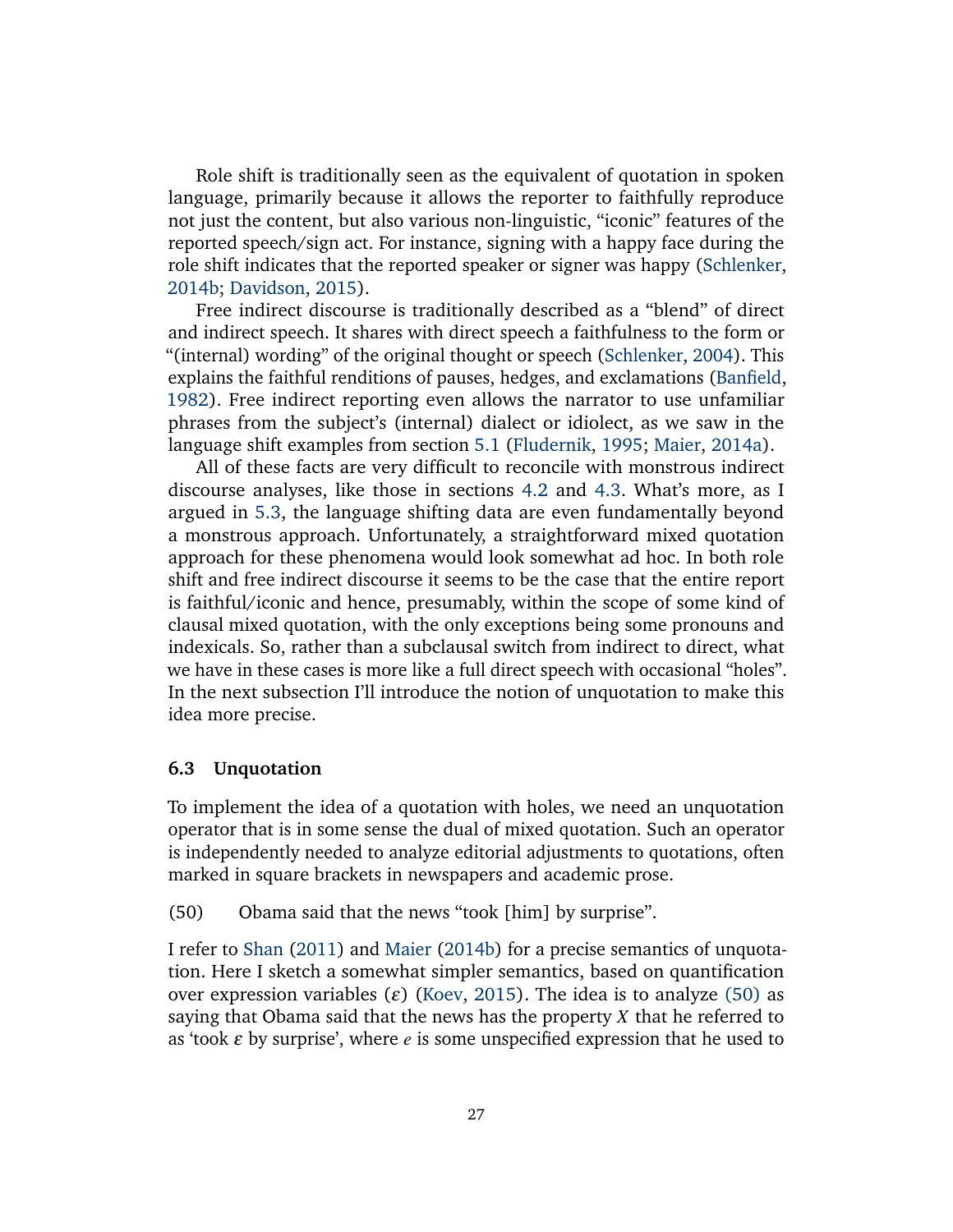refer to himself (probably, but not necessarily,  $\varepsilon$  in this case would have been the English first person pronoun 'me'). Formally (ignoring the context and index parameters for readability, and using  $\cap$  for concatenation of strings):

(51) [the news "took [him] by surprise"] =  
\n
$$
= \left\langle \begin{array}{ll} X([\text{the news}]) \\ \exists \varepsilon[\text{refer}(x, 'took' \cap \varepsilon \cap 'by surprise', X) \land \text{refer}(x, \varepsilon, [\![him]\!])] \end{array} \right\rangle
$$

For completeness, *x* denotes the source of the quoted words, i.e. (probably) Obama, and *him* gets its regular semantic interpretation, so in this case that will also be Obama. We can paraphrase (51) then as saying that the news has the property that Obama referred to as 'took . . . by surprise", where the dots denote some expression that Obama used to refer to himself.

With this analysis of unquotation in place we can make sense of the idea that role shift and free indirect discourse are quotations with holes. Let's look at two concrete examples, one role shift and one free indirect discourse.

In section [4.2](#page-14-0) we discussed the following role shift report:

(52) MARTINE  $\overline{IX-1}$  BETTER SIGN THAN  $\overline{IX-1}^{RS}$  $= (32)$ literally: Martine was like "I sign better than I." intended: Martine signed that she is a better signer than me.

We're assuming that the duration of the role shift, i.e. the body shift or break in eye contact, as marked with the overline, indicates the scope of the quotation. Next we assume that signers prefer pointing to something over signing a name. When John wants to refer to Barcelona, while in Barcelona, he'll prefer the pointing sign HERE over signing the city's name, and if Macha wants to say something about herself she'll prefer a simple IX-1 over signing her own name. Within a quotation, satisfying this preference may sometimes require temporarily suspending the quotation, i.e. unquotation. This is precisely what happen in (52), i.e., the logical form of (52) can be paraphrased as in (53):

<span id="page-27-0"></span>(53) MARTINE "IX-1 BETTER SIGN THAN [IX-1]" Martine was like, "I sign better than [I]"

Our semantics of mixed quotation and unquotation assigns the following semantic interpretation to (53), with *say* indicating the (unexpressed) indirect discourse saying/signing relation between an individual and a proposition (definable as an intensional operator, cf. section [2.2.4\)](#page-8-0):

(54) 
$$
\left[ (53) \right] = \left\langle \sup_{\exists \epsilon [\text{refer}(x, 'IX1 \text{ BETTER SIGN THAN} \cap \epsilon, p) \land \text{refer}(x, \epsilon, [\![IX-1]\!])]} \right\rangle
$$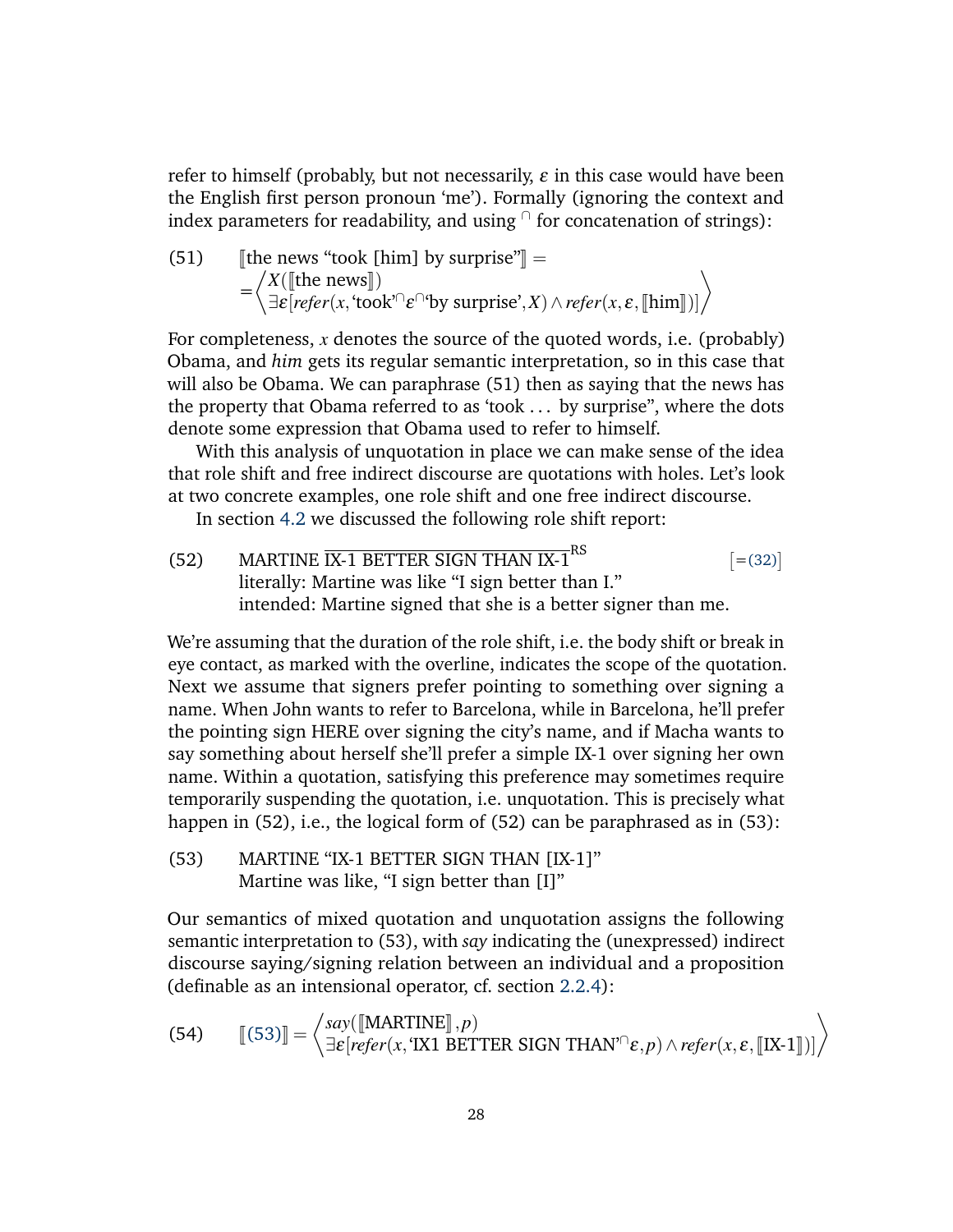In words, Martine said that  $p$ , where  $p$  is the proposition she  $(x)$  expressed by signing a sequence of signs consisting of IX-1, BETTER, SIGN, THAN, and some additional, unknown sign  $\varepsilon$  that was used to pick out the referent of IX-1 in the actual utterance context, i.e., the reporter Macha. This adequately captures the intuitive truth conditions of the report, without the need for monsters.

The same analysis applies to free indirect discourse [\(Maier,](#page-30-14) [2015a\)](#page-30-14). Consider [\(44b\),](#page-20-4) repeated below. For simplicity, I'll ignore tense, leave out the part about the accent, and assume that *x* represents the referent of all three third person pronouns.

- (55) a. Ah well, her fathaire would shoorly help her out, she told John (in her thick French accent).  $= (44b)$ 
	- b. "Ah well, [her*x*] fathaire would shoorly help [her*x*] out," she*<sup>x</sup>* told John.
	- c.  $\left\langle \begin{array}{c} tell(x, John, p) \\ \exists \varepsilon_1, \varepsilon_2 [refer(x)] \end{array} \right\rangle$ ∃ε*1*, ε*2*[*refer*(*x*,'Ah well,'∩ε*<sup>1</sup>* <sup>∩</sup>'fathaire would shoorly help'∩ε*<sup>2</sup>* <sup>∩</sup>'out',*p*)  $\rho(r_{\mathcal{F}}(x, \text{A}\text{h well.})^{\cap} \varepsilon_{I}^{\cap}$ 'fathaire would shoorly help' $\cap \varepsilon_{2}^{\cap}$ 'out',p)  $\bigg\backslash \text{refer}(x, \varepsilon_{I}, x) \land \text{refer}(x, \varepsilon_{2}, x)]$

In words, *x* told John that *p*, which is the proposition she referred to with *Ah well . . . fathaire would shoorly help . . . out* with the empty spaces filled in by terms referring to herself.<sup>[17](#page-28-1)</sup>

In sum: a combination of mixed quotation and unquotation allows us to do capture the truth conditions of both role shift and free indirect discourse without resorting to monsters.

#### <span id="page-28-0"></span>**7 Conclusion**

Schlenker and others have argued that the indexical shifting observed in Amharic, Zazaki and some other languages may be caused by a monstrous operator. Following Schlenker's lead, over the past 15 years, semanticists have been analyzing all kinds of apparent indexical shifts by postulating monstrous operators in a wide variety of report constructions – including indirect reports in Ancient Greek texts, role shift in various sign languages, free indirect discourse in literary narratives, and mixed quotation. However, not every shifted indexical indicates the presence of a monster. In this article I have argued that these phenomena are actually better thought of as forms

<span id="page-28-1"></span><sup>17</sup> Actually, I'm leaving out even more details. As shown in [\(Maier,](#page-30-14) [2015a\)](#page-30-14), for instance, it's really only the third person (and past tense) features of a pronoun that get unquoted, so we need to decompose pronouns into feature bundles. Instead of ". . . Ah well, [her] fathaire. . . " what we really have is "...Ah well, poss.sg.m.[3] fathaire...".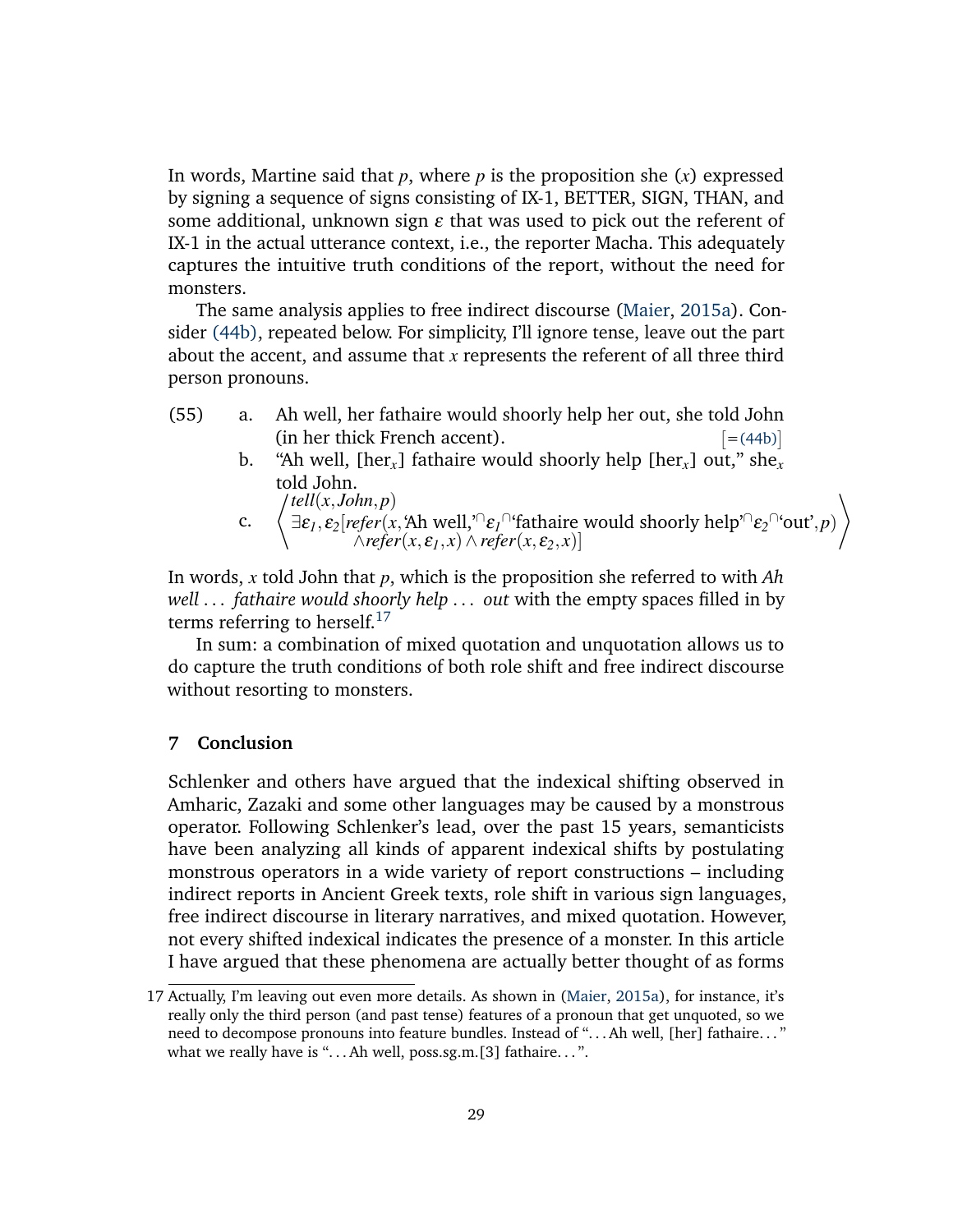of quotation – essentially extending Kaplan's original strategy of defending his prohibition of monsters in light of apparent counterexamples.

The centerpiece of my argumentation is a formal semantic analysis of mixed quotation. I first show that monstrous analyses of mixed quotation are too weak to deal with so-called language shifts. Then I provide an alternative, monster-free analysis of mixed quotation and unquotation. Finally, I show how to re-analyze the various allegedly monstrous constructions in terms of these two mechanisms.

#### **References**

- <span id="page-29-2"></span>Anand, Pranav. 2006. *De De Se*: MIT dissertation. [http://hdl.handle.net/](http://hdl.handle.net/1721.1/37418) [1721.1/37418.](http://hdl.handle.net/1721.1/37418)
- <span id="page-29-1"></span>Anand, Pranav & Andrew Nevins. 2004. Shifty operators in changing contexts. *Semantics and Linguistic Theory (SALT)* 14. 20–37. [http://elanguage.net/](http://elanguage.net/journals/salt/article/view/14.20) [journals/salt/article/view/14.20.](http://elanguage.net/journals/salt/article/view/14.20)
- <span id="page-29-9"></span>Banfield, Ann. 1973. Narrative style and the grammar of direct and indirect speech. *Foundations of Language* 10(1). 1–39.
- <span id="page-29-6"></span>Banfield, Ann. 1982. *Unspeakable Sentences: Narration and Representation in the Language of Fiction*. London: Routledge & Kegan Paul.
- <span id="page-29-4"></span>Bary, Corien & Emar Maier. 2003. Ancient Greek Monsters. Presented at the Szklarska Poreba Workshop on the Roots of Pragmasemantics. [https://db.tt/BnxOgASB.](https://db.tt/BnxOgASB)
- <span id="page-29-10"></span>Cappelen, Herman & Ernest Lepore. 1997. Varieties of quotation. *Mind* 106(423). 429–450. [http://dx.doi.org/10.1093/mind/106.423.429.](http://dx.doi.org/10.1093/mind/106.423.429)
- <span id="page-29-0"></span>Cappelen, Herman & Ernest Lepore. 2012. Quotation. *The Stanford Encyclopedia of Philosophy* [http://plato.stanford.edu/archives/spr2012/entries/](http://plato.stanford.edu/archives/spr2012/entries/quotation/) [quotation/.](http://plato.stanford.edu/archives/spr2012/entries/quotation/)
- <span id="page-29-8"></span>Clark, Herbert & Richard Gerrig. 1990. Quotations as Demonstrations. *Language* 66(4). 764–805. [http://www.jstor.org/stable/414729.](http://www.jstor.org/stable/414729)
- <span id="page-29-3"></span>Davidson, Donald. 1979. Quotation. *Theory and Decision* 11(1). 27–40. [http://dx.doi.org/10.1007/BF00126690.](http://dx.doi.org/10.1007/BF00126690)
- <span id="page-29-5"></span>Davidson, Kathryn. 2015. Quotation, demonstration, and iconicity. *Linguistics and Philosophy* 38(6). 477–520. [http://dx.doi.org/10.1007/](http://dx.doi.org/10.1007/s10988-015-9180-1) [s10988-015-9180-1.](http://dx.doi.org/10.1007/s10988-015-9180-1)
- <span id="page-29-11"></span>de Brabanter, Philippe. 2010. The Semantics and Pragmatics of Hybrid Quotations. *Language and Linguistics Compass* 4(2). 107–120. [http:](http://dx.doi.org/10.1111/j.1749-818X.2009.00185.x) [//dx.doi.org/10.1111/j.1749-818X.2009.00185.x.](http://dx.doi.org/10.1111/j.1749-818X.2009.00185.x)
- <span id="page-29-7"></span>Eckardt, Regine. 2014. *The Semantics of Free Indirect Speech. How Texts Let You Read Minds and Eavesdrop*. Leiden: Brill.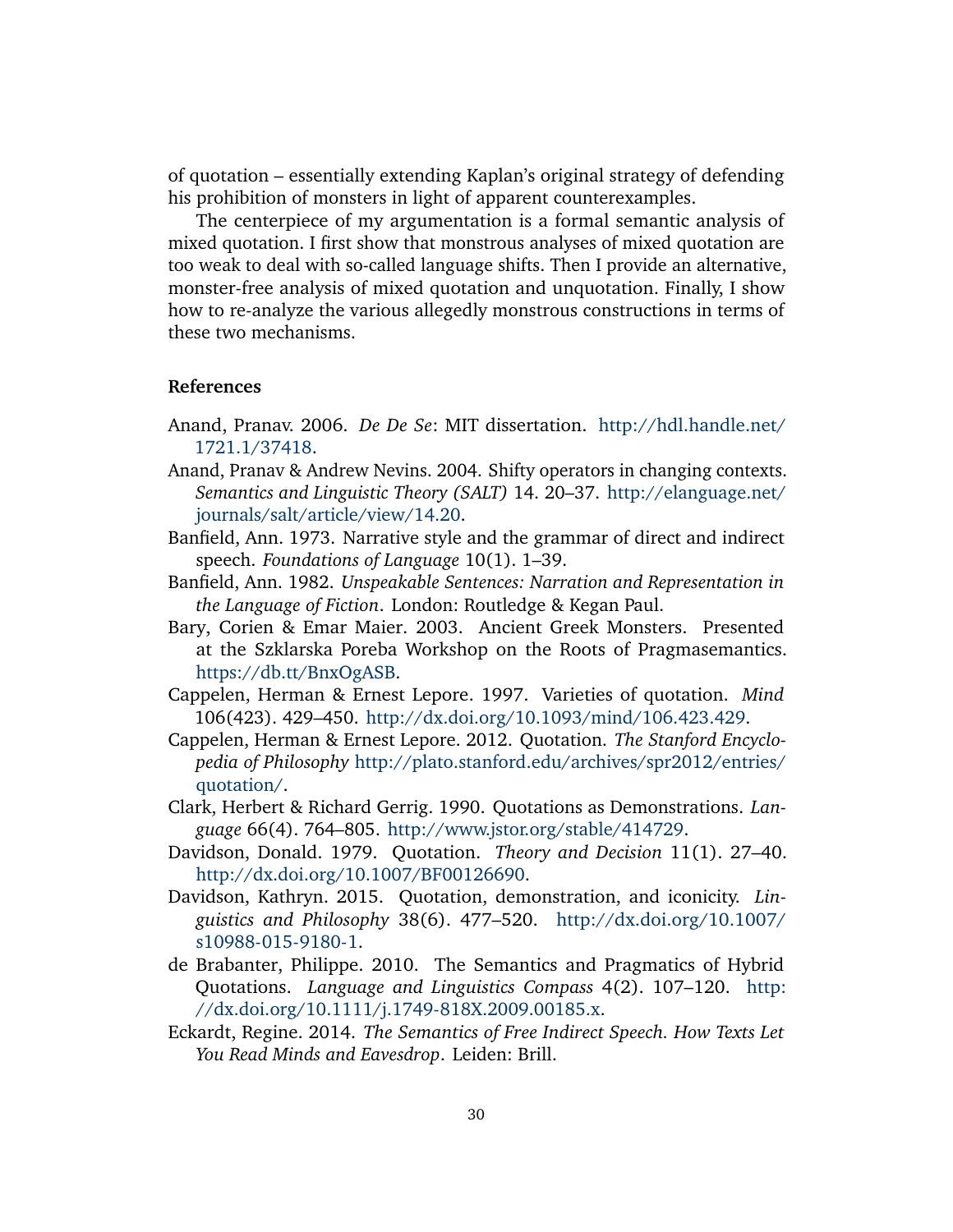- <span id="page-30-8"></span>Fludernik, Monika. 1995. *The Fictions of Language and the Languages of Fiction: The Linguistic Representation of Speech and Consciousness*. London: Routledge.
- <span id="page-30-0"></span>Kaplan, David. 1989. Demonstratives. In Joseph Almog, John Perry & Howard Wettstein (eds.), *Themes from Kaplan*, 481–614. New York: Oxford University Press.
- <span id="page-30-13"></span>Koev, Todor. 2015. Quotational Indefinites. Ms. Düsseldorf. [http://todorkoev.](http://todorkoev.weebly.com) [weebly.com.](http://todorkoev.weebly.com)
- <span id="page-30-1"></span>Kripke, Saul. 1980. *Naming and Necessity*. Cambridge: Harvard University Press.
- <span id="page-30-5"></span>Lillo-Martin, Diane. 1995. The Point of View Predicate in American Sign Language. In K Emmorey & J S Reilly (eds.), *Language, Gesture, and Space*, 155–170. Mahwah, NJ: Lawrence Erlbaum Associates.
- <span id="page-30-10"></span>Maier, Emar. 2014a. Language shifts in free indirect discourse. *Journal of Literary Semantics* 43(2). 143–167. [http://dx.doi.org/10.1515/jls-2014-0010.](http://dx.doi.org/10.1515/jls-2014-0010)
- <span id="page-30-4"></span>Maier, Emar. 2014b. Mixed quotation: The grammar of apparently transparent opacity. *Semantics and Pragmatics* 7(7). 1–67. [http://dx.doi.org/10.3765/](http://dx.doi.org/10.3765/sp.7.7) [sp.7.7.](http://dx.doi.org/10.3765/sp.7.7)
- <span id="page-30-2"></span>Maier, Emar. 2014c. Pure Quotation. *Philosophy Compass* 9(9). 615–630. [http://dx.doi.org/10.1111/phc3.12149.](http://dx.doi.org/10.1111/phc3.12149)
- <span id="page-30-14"></span>Maier, Emar. 2015a. Quotation and Unquotation in Free Indirect Discourse. *Mind and Language* 30(3). 235–273. [http://dx.doi.org/10.1111/mila.](http://dx.doi.org/10.1111/mila.12083) [12083.](http://dx.doi.org/10.1111/mila.12083)
- <span id="page-30-12"></span>Maier, Emar. 2015b. Reported Speech in the Transition from Orality to Literacy. *Glotta* 91(1). 152–170. [http://dx.doi.org/10.13109/glot.2015.](http://dx.doi.org/10.13109/glot.2015.91e.1.152) [91e.1.152.](http://dx.doi.org/10.13109/glot.2015.91e.1.152)
- <span id="page-30-3"></span>Pagin, Peter & Dag Westerståhl. 2011. Pure quotation and general compositionality. *Linguistics and Philosophy* 33(5). 381–415. [http://dx.doi.org/](http://dx.doi.org/10.1007/s10988-011-9083-8) [10.1007/s10988-011-9083-8.](http://dx.doi.org/10.1007/s10988-011-9083-8)
- <span id="page-30-9"></span>Potts, Christopher. 2007. The Dimensions of Quotation. In Chris Barker & Pauline Jacobson (eds.), *Direct Compositionality*, 405–431. New York: Oxford University Press.
- <span id="page-30-6"></span>Quer, Josep. 2005. Context shift and indexical variables in sign languages. *Semantics and Linguistic Theory (SALT)* 15. 152–168.
- <span id="page-30-7"></span>Quer, Josep. 2011. Reporting and quoting in signed discourse. In Elke Brendel, Jörg Meibauer & Markus Steinbach (eds.), *Understanding Quotation*, 277–302. Berlin: Mouton de Gruyter.
- <span id="page-30-11"></span>Rajić, Ljubiša. 2008. Mixing oratio recta and oratio obliqua: a sign of literacy or orality? In *Oral Art Forms and their Passage into Writing*, 203–208. Copenhagen: Museum Tusculanum Press.